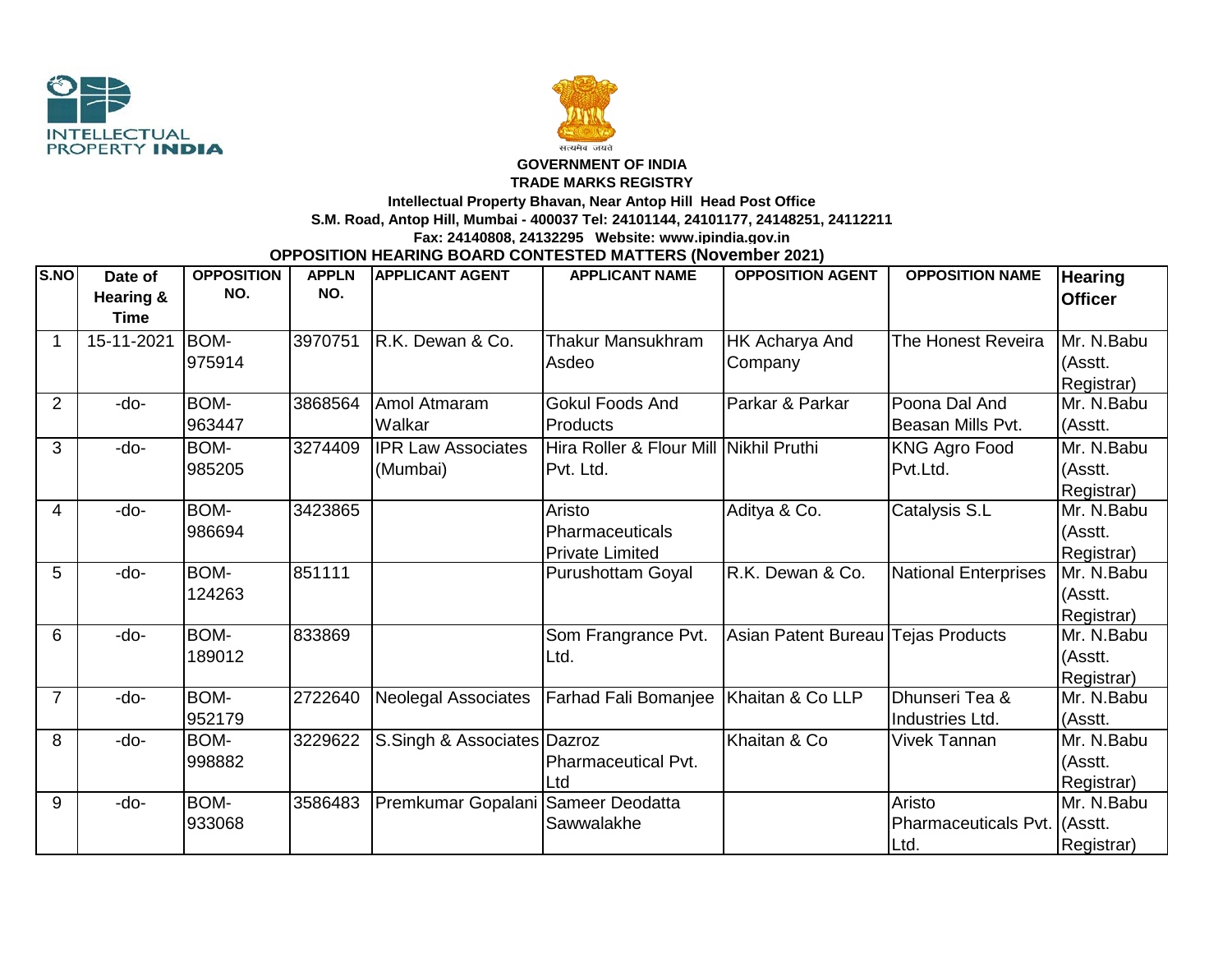| 10 | -do-       | <b>BOM-</b> | 4092425 | Law Protector        | <b>Gynocare Services</b>                 |                         | Charak Pharma Pvt.         | Mr. N.Babu |
|----|------------|-------------|---------|----------------------|------------------------------------------|-------------------------|----------------------------|------------|
|    |            | 996880      |         |                      |                                          |                         | Ltd.                       | (Asstt.    |
| 11 | 15-11-2021 | BOM-        | 2403187 | Mahesh Bhagnari,     | <b>IDIS Holdings Co. Ltd.</b>            | RNA, IP Attorneys       | Verein IDIS Industrie      | Mr. N.Babu |
|    | 11:00 AM   | 883858      |         | Bhagnari & Co.       |                                          |                         |                            | (Asstt.    |
|    |            |             |         |                      |                                          |                         |                            | Registrar) |
| 12 | -do-       | BOM-        | 2403187 | Mahesh Bhagnari,     | IDIS Holdings Co. Ltd. RNA, IP Attorneys |                         | Verein IDIS Industrie      | Mr. N.Babu |
|    |            | 883859      |         | Bhagnari & Co.       |                                          |                         |                            | (Asstt.    |
|    |            |             |         |                      |                                          |                         |                            | Registrar) |
| 13 | -do-       | BOM-        | 2403187 | Mahesh Bhagnari,     | IDIS Holdings Co. Ltd. RNA, IP Attorneys |                         | Verein IDIS Industrie      | Mr. N.Babu |
|    |            | 883860      |         | Bhagnari & Co.       |                                          |                         |                            | (Asstt.    |
|    |            |             |         |                      |                                          |                         |                            | Registrar) |
| 14 | -do-       | BOM-        | 1512478 | Vishesh &            | <b>Alkem Laboratories</b>                | R.R. Shah & Co.         | Torrent                    | Mr. N.Babu |
|    |            | 755291      |         | Associates           | Ltd.                                     |                         | Pharmaceuticals Ltd.       | (Asstt.    |
|    |            |             |         |                      |                                          |                         |                            | Registrar) |
| 15 | -do-       | BOM-        | 1499008 | Zeusip               |                                          | <b>Anand And Anand</b>  | Hindustan Unilever         | Mr. N.Babu |
|    |            | 724232      |         |                      |                                          |                         | Limited                    | (Asstt.    |
|    |            |             |         |                      |                                          |                         |                            | Registrar) |
| 16 | -do-       | BOM-        | 1499006 | Rakesh Soni          | Arjun Roshanlal Kalra                    | <b>Mohan Associates</b> | Cavinkare Private          | Mr. N.Babu |
|    |            | 717893      |         |                      |                                          |                         | Limited                    | (Asstt.    |
|    |            |             |         |                      |                                          |                         |                            | Registrar) |
| 17 | -do-       | BOM-        | 1498952 |                      | Reliance                                 | Depenning &             | Spencers Retail Ltd.       | Mr. N.Babu |
|    |            | 762718      |         |                      | Communications                           | Depenning               |                            | (Asstt.    |
|    |            |             |         |                      | Limited                                  |                         |                            | Registrar) |
| 18 | -do-       | BOM-        | 1507185 | Makhija & Associates | Wellbert                                 |                         | Glenmark                   | Mr. N.Babu |
|    |            | 760479      |         |                      | Pharmaceuticals                          |                         | Pharmaceuticals Ltd.       | (Asstt.    |
|    |            |             |         |                      | (Bombay) Pvt. Ltd.                       |                         |                            | Registrar) |
| 19 | -do-       | BOM-        | 1506960 |                      | Kiriti A. Doshi                          | <b>INTTL Advocare</b>   | <b>Indian Oil</b>          | Mr. N.Babu |
|    |            | 758414      |         |                      |                                          |                         | <b>Corporation Limited</b> | (Asstt.    |
|    |            |             |         |                      |                                          |                         |                            | Registrar) |
| 20 | -do-       | BOM-        | 1506468 |                      | Sigma Combustion                         | C.J. Associates         | <b>Uma Electricals</b>     | Mr. N.Babu |
|    |            | 758399      |         |                      | Technologies Pvt. Ltd.                   |                         |                            | (Asstt.    |
|    |            |             |         |                      |                                          |                         |                            | Registrar) |
| 21 | -do-       | BOM-        | 1523779 |                      | Meena Bazaar, Meena Rao & Rao            |                         | Meena Bazaar               | Mr. N.Babu |
|    |            | 758253      |         |                      | R. Gada                                  |                         |                            | (Asstt.    |
|    |            |             |         |                      |                                          |                         |                            | Registrar) |
| 22 | -do-       | BOM-        | 1510921 |                      | Ajanta Pharma Limited Anand And Anand    |                         | Varian Medical             | Mr. N.Babu |
|    |            | 724209      |         |                      |                                          |                         | Systems                    | (Asstt.    |
|    |            |             |         |                      |                                          |                         | Technologies               | Registrar) |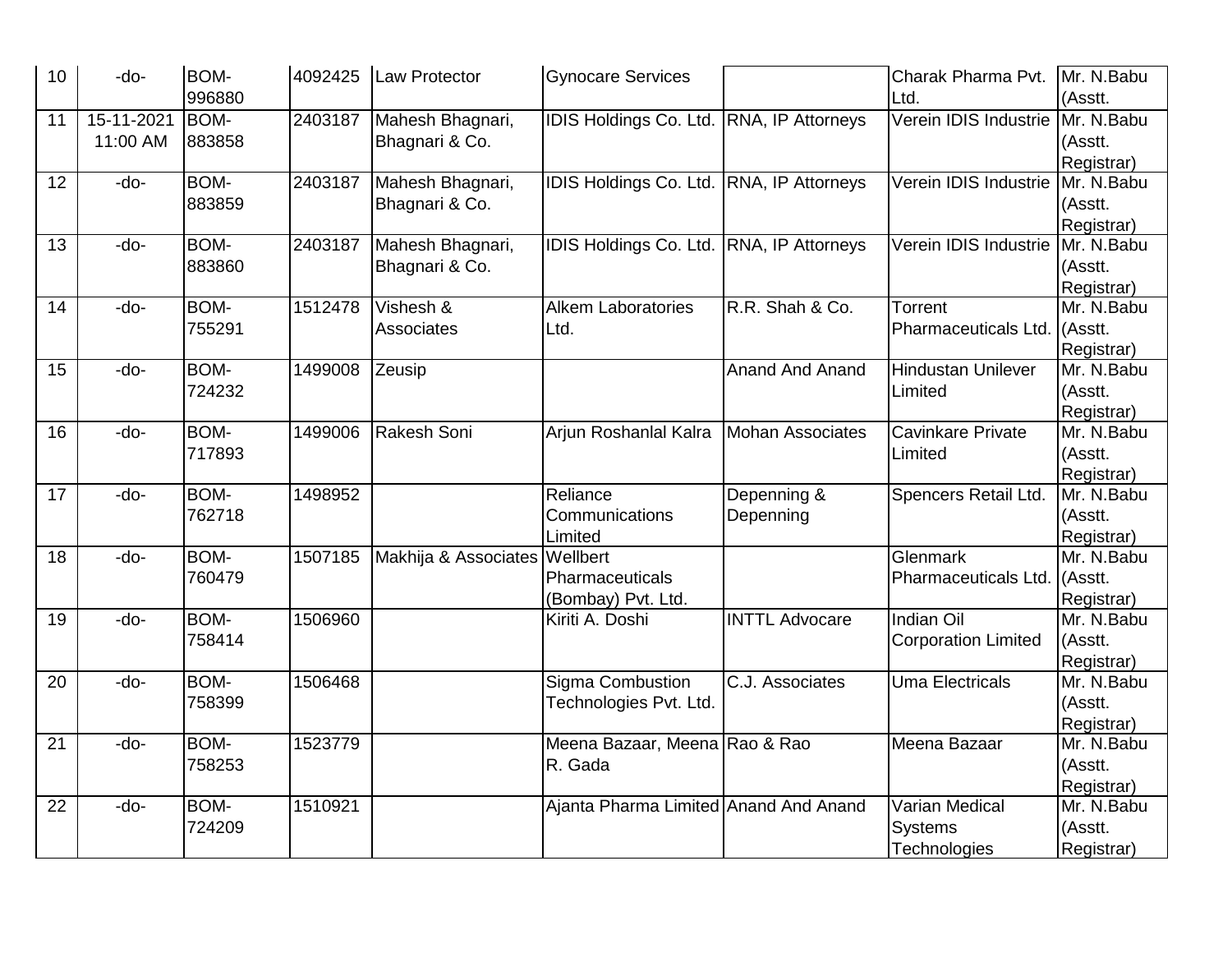| 23              | -do- | <b>BOM-</b> | 1523424 |                         | Kailash Lachheta                       | M.K. Arora,            | <b>Kisan Fodder Mills</b>        | Mr. N.Babu               |
|-----------------|------|-------------|---------|-------------------------|----------------------------------------|------------------------|----------------------------------|--------------------------|
|                 |      | 757594      |         |                         |                                        | Advocate               | Pvt. Ltd.                        | (Asstt.                  |
|                 |      |             |         |                         |                                        |                        |                                  | Registrar)               |
| 24              | -do- | BOM-        | 1523252 | R.K. Deawn & Co.        | Kunjhabdulla                           | <b>Anand And Anand</b> | Ford Motor Co.                   | Mr. N.Babu               |
|                 |      | 756597      |         |                         | Kunhiparambath                         |                        |                                  | (Asstt.                  |
|                 |      |             |         |                         |                                        |                        |                                  | Registrar)               |
| 25              | -do- | BOM-        | 1512537 | R.K. Deawn & Co.        | <b>Richfield Fertilisers</b>           | Parkar & Parkar Co.    | <b>Trade Corporation</b>         | Mr. N.Babu               |
|                 |      | 811427      |         |                         | Pvt. Limited                           | <b>LLP</b>             | International S.A.               | (Asstt.                  |
|                 |      |             |         |                         |                                        |                        |                                  | Registrar)               |
| 26              | -do- | BOM-        | 1511916 |                         | Orion Media Pvt. Ltd.                  | Prathiba M Singh,      | Dish TV India Ltd.               | $\overline{Mr. N.}$ Babu |
|                 |      | 730154      |         |                         |                                        | Advocate               |                                  | (Asstt.                  |
|                 |      |             |         |                         |                                        |                        |                                  | Registrar)               |
| 27              | -do- | BOM-        | 1506720 |                         | Cipla Limited                          | <b>Fidus Law</b>       | <b>Glaxo Group Limited</b>       | Mr. N.Babu               |
|                 |      | 730304      |         |                         |                                        | Chambers               |                                  | (Asstt.                  |
|                 |      |             |         |                         |                                        |                        |                                  | Registrar)               |
| 28              | -do- | BOM-        | 1499145 |                         | Macleods                               | <b>Trademark Juris</b> | Bestochem                        | Mr. N.Babu               |
|                 |      | 793906      |         |                         | Pharmaceuticals Ltd.                   |                        | Formulations (I) Ltd.            | (Asstt.                  |
|                 |      |             |         |                         |                                        |                        |                                  | Registrar)               |
| 29              | -do- | BOM-        | 1509948 |                         | Dadu Gudakhu                           | Delhi Registration     | Vikas Gudakhu                    | Mr. N.Babu               |
|                 |      | 766981      |         |                         | Factory                                | <b>Services</b>        | Factory                          | (Asstt.                  |
|                 |      |             |         |                         |                                        |                        |                                  | Registrar)               |
| 30              | -do- | BOM-        | 1509088 |                         | Primal Foods (India)                   | Y.J. Trivedi & Co.     | Nirma Chemical                   | Mr. N.Babu               |
|                 |      | 762745      |         |                         | <b>Private Limited</b>                 |                        | Works Pvt. Ltd.                  | (Asstt.                  |
|                 |      |             |         |                         |                                        |                        |                                  | Registrar)               |
| 31              | -do- | BOM-        | 1507847 |                         | Macleods                               | R.R. Shah & Co.        | Torrent                          | Mr. N.Babu               |
|                 |      | 751675      |         |                         | Pharmaceuticals Ltd.                   |                        | Pharmaceuticals Ltd.             | (Asstt.                  |
|                 |      |             |         |                         |                                        |                        |                                  | Registrar)               |
| 32              | -do- | BOM-        | 1507584 |                         | Erica Nirmaya Ethicals Lall Lahiri And |                        | Novartis AG,                     | Mr. N.Babu               |
|                 |      | 762298      |         |                         | Pvt. Ltd.                              | Salhotra               |                                  | (Asstt.                  |
|                 |      |             |         |                         |                                        |                        |                                  | Registrar)               |
| 33              | -do- | BOM-        | 1507384 | Arjun T. Bhagat &       | Mayavi Khandelwal                      | <b>IP Gurus</b>        | Pak Gida Uretim Ve               | Mr. N.Babu               |
|                 |      | 756624      |         | Co.                     |                                        |                        | Pazarlama Anonim                 | (Asstt.                  |
|                 |      |             |         |                         |                                        |                        | Sirketi                          | Registrar)               |
| $\overline{34}$ | -do- | BOM-        |         | 1522481 Anand And Anand | Hindustan Lever                        |                        | Naturence Research   Mr. N. Babu |                          |
|                 |      | 755326      |         |                         | Limited                                |                        | Labs P. Ltd.                     | (Asstt.                  |
|                 |      |             |         |                         |                                        |                        |                                  | Registrar)               |
| 35              | -do- | BOM-        | 1521996 |                         | Vibha Acharya                          | Loyal Registration     | Lotus Herbals Ltd.               | Mr. N.Babu               |
|                 |      | 755155      |         |                         |                                        | Services               |                                  | (Asstt.                  |
|                 |      |             |         |                         |                                        |                        |                                  | Registrar)               |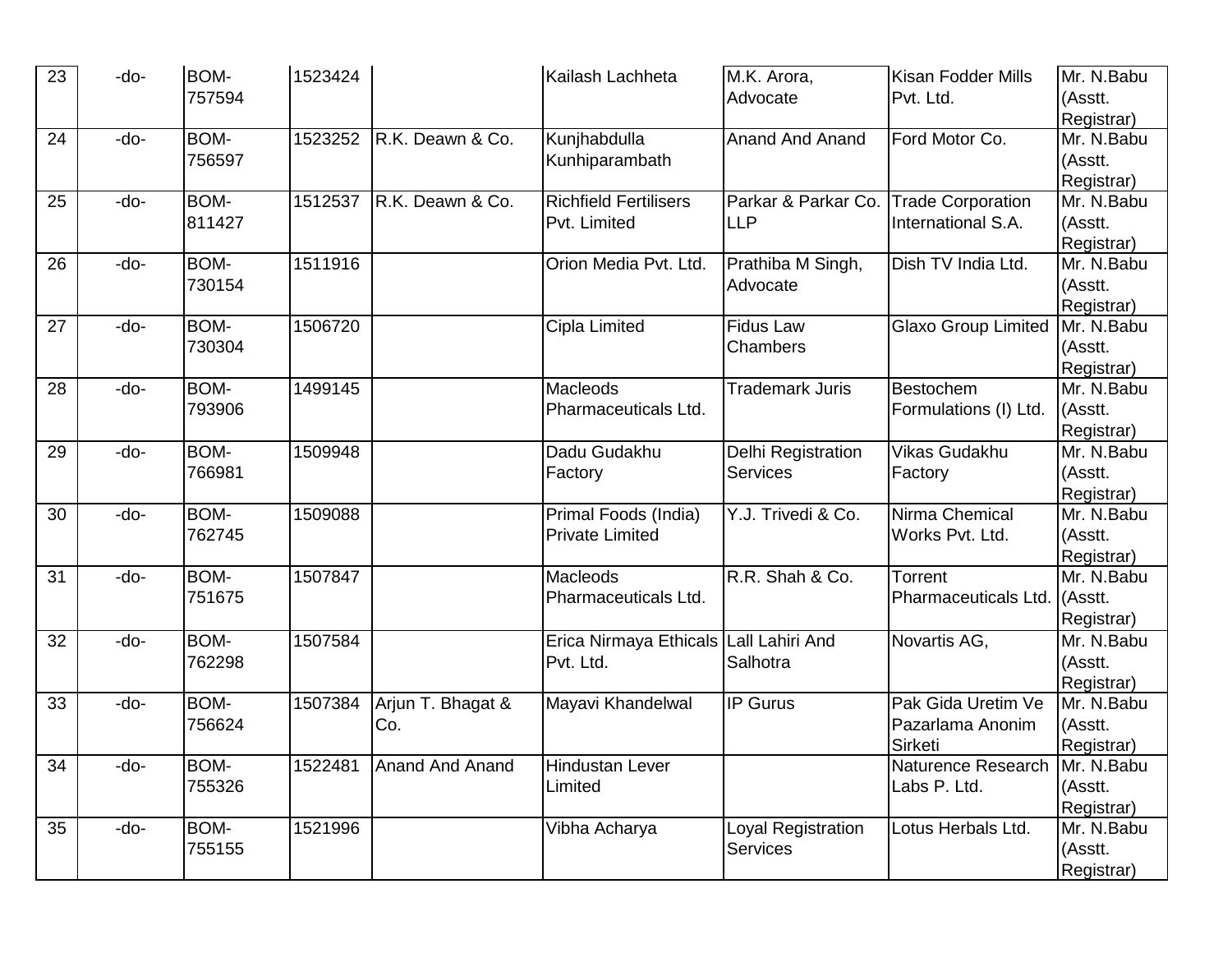| 36 | -do-       | BOM-   | 1517826 |                                        | Kiran V. Talekar                        | Y.J. Trivedi & Co.                | Sanskruti                  | Mr. N.Babu |
|----|------------|--------|---------|----------------------------------------|-----------------------------------------|-----------------------------------|----------------------------|------------|
|    |            | 761215 |         |                                        |                                         |                                   |                            | (Asstt.    |
|    |            |        |         |                                        |                                         |                                   |                            | Registrar) |
| 37 | -do-       | BOM-   | 1514833 |                                        | Reliance Retail Limited Anand And Anand |                                   | Mars Incorporated          | Mr. N.Babu |
|    |            | 758915 |         |                                        |                                         |                                   |                            | (Asstt.    |
|    |            |        |         |                                        |                                         |                                   |                            | Registrar) |
| 38 | -do-       | BOM-   | 1516240 | Vishesh &                              | Glenmark                                | Chadha & Chadha                   | Solvay S A                 | Mr. N.Babu |
|    |            | 734130 |         | Associates                             | Pharmaceuticals Ltd.                    |                                   |                            | (Asstt.    |
|    |            |        |         |                                        |                                         |                                   |                            | Registrar) |
| 39 | -do-       | BOM-   | 1514181 |                                        | <b>Agrawal tea Supply</b>               | A.G. Mahajan & Co.                | Agrawal Tea Supply         | Mr. N.Babu |
|    |            | 754890 |         |                                        | Co.                                     |                                   | Co.                        | (Asstt.    |
|    |            |        |         |                                        |                                         |                                   |                            | Registrar) |
| 40 | $-do-$     | BOM-   | 1514181 |                                        | <b>Agrawal tea Supply</b>               | Delhi Registration                | <b>AFP Manufaturin Co.</b> | Mr. N.Babu |
|    |            | 755124 |         |                                        | Co.                                     | <b>Services</b>                   | Pvt. Ltd.                  | (Asstt.    |
|    |            |        |         |                                        |                                         |                                   |                            | Registrar) |
| 41 | -do-       | BOM-   | 1514164 |                                        | Poonam V. Parmar                        | Ashoka Trade Marks Polki Garments |                            | Mr. N.Babu |
|    |            | 724213 |         |                                        |                                         | Co.                               |                            | (Asstt.    |
|    |            |        |         |                                        |                                         |                                   |                            | Registrar) |
| 42 | -do-       | BOM-   | 1522784 | Hiral C. Joshi                         | Sahara India                            | Delhi Registration                | D.M. Foods Products        | Mr. N.Babu |
|    |            | 772536 |         |                                        | Commercial                              | Services                          |                            | (Asstt.    |
|    |            |        |         |                                        | <b>Corporation Limited</b>              |                                   |                            | Registrar) |
| 43 | -do-       | BOM-   | 1512755 | M.J. Chawla                            | Roshan Kamlesh                          |                                   | V.K. Beeran Haji           | Mr. N.Babu |
|    |            | 813204 |         |                                        | Talreja                                 |                                   |                            | (Asstt.    |
|    |            |        |         |                                        |                                         |                                   |                            | Registrar) |
| 44 | 16-11-2021 | BOM-   | 3813768 | Rutuja Pradeep                         | Jampalagi Sunanda K. Vinit R Patil      |                                   | Ravikumar                  | Mr. N.Babu |
|    |            | 953902 |         | Kulkarni                               |                                         |                                   | <b>Balasaheb Zalate</b>    | (Asstt.    |
|    |            |        |         |                                        |                                         |                                   |                            | Registrar) |
| 45 | -do-       | BOM-   | 3594020 | Makhija & Associates Neeraj Kumar Suri |                                         | Keshav A.H.B.                     | Sunil Gadkari              | Mr. N.Babu |
|    |            | 914257 |         |                                        |                                         |                                   |                            | (Asstt.    |
|    |            |        |         |                                        |                                         |                                   |                            | Registrar) |
| 46 | -do-       | BOM-   | 3857226 | K.K. Associates                        | Zulfikar Ali Abdul                      | Kumar & Associates                | Lemon Tree Hotels          | Mr. N.Babu |
|    |            | 955178 |         |                                        | Rahim Shaikh Trading                    | Advocate                          | Limited                    | (Asstt.    |
|    |            |        |         |                                        | As Zuha Group                           |                                   |                            | Registrar) |
|    |            |        |         |                                        |                                         |                                   |                            |            |
| 47 | -do-       | BOM-   | 3338082 | <b>IPR Law Associates</b>              | <b>Hira Foods</b>                       | Nikhil Pruthi                     | <b>KNG Agro Food</b>       | Mr. N.Babu |
|    |            | 981593 |         | (Mumbai)                               |                                         |                                   | Pvt.Ltd.                   | (Asstt.    |
|    |            |        |         |                                        |                                         |                                   |                            | Registrar) |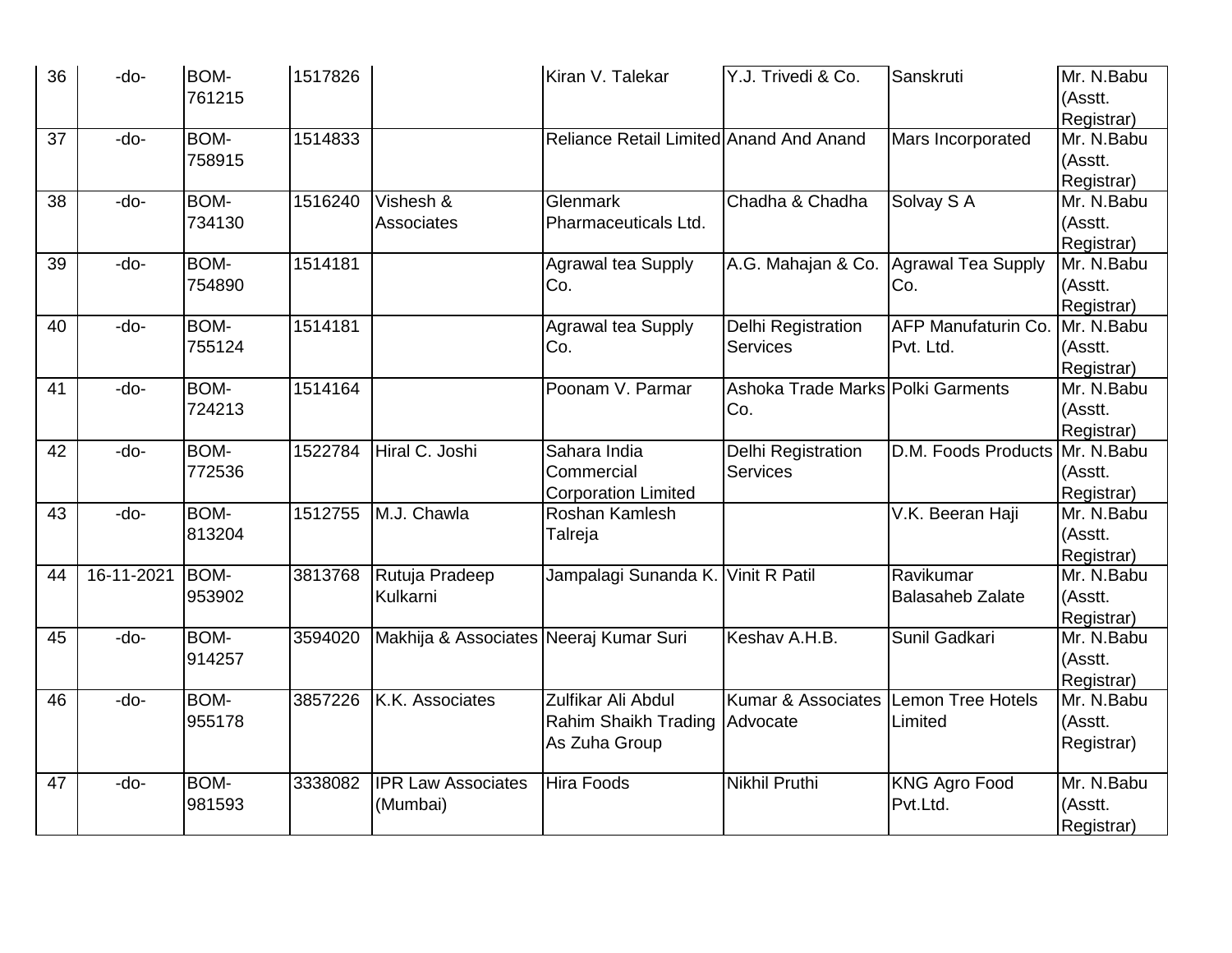| 48 | -do-       | BOM-<br>987304 | 4046679 | Chandrakant &<br>Associate           | M/S. Hab<br>Pharmaceuticals &                             |                                        | Franco-Indian<br>Pharmaceutical Pvt.               | Mr. N.Babu<br>(Asstt.    |
|----|------------|----------------|---------|--------------------------------------|-----------------------------------------------------------|----------------------------------------|----------------------------------------------------|--------------------------|
|    |            |                |         |                                      | <b>Research Limited</b>                                   |                                        | Ltd.                                               | Registrar)               |
| 49 | -do-       | BOM-           | 4000689 | Parkar & Parkar                      | Sohrab Khodamorad                                         |                                        | Bawa Industries Pvt.                               | Mr. N.Babu               |
|    |            | 981676         |         |                                      | Zorabian Trading As                                       |                                        | Ltd.                                               | (Asstt.                  |
|    |            |                |         |                                      | M/S. Cheron Caterers                                      |                                        |                                                    | Registrar)               |
|    |            |                |         |                                      |                                                           |                                        |                                                    |                          |
|    |            |                |         |                                      |                                                           |                                        |                                                    |                          |
| 50 | -do-       | BOM-           | 3263920 | Sai Anand Service                    | Kay Three Healthcare                                      | <b>PRG</b> Associates                  | <b>Biotics lab Life</b>                            | Mr. N.Babu               |
|    |            | 985196         |         |                                      | <b>Private Limited</b>                                    |                                        | <b>Services Private</b>                            | (Asstt.                  |
|    |            |                |         |                                      |                                                           |                                        | Limited                                            | Registrar)               |
| 51 | -do-       | BOM-           | 4126710 | S.Singh & Associates M/S. Manikchand |                                                           |                                        | G.S. Rijhwani & Co. Mr. Nitesh Wadhwani Mr. N.Babu |                          |
|    |            | 1004592        |         |                                      | <b>Foods Products</b>                                     |                                        |                                                    | (Asstt.                  |
|    |            |                |         |                                      |                                                           |                                        |                                                    | Registrar)               |
| 52 | -do-       | BOM-           | 4008189 | Nair & Associates                    | <b>Babli Foods Products</b>                               | DP Soni                                | Devendra Chhatija                                  | Mr. N.Babu               |
|    |            | 977654         |         |                                      |                                                           |                                        |                                                    | (Asstt.                  |
|    |            |                |         |                                      |                                                           |                                        |                                                    | Registrar)               |
| 53 | -do-       | BOM-           | 2660454 | W.S. Kane & Co.                      | <b>Biostadt India Limited</b>                             |                                        | Franco-Indian                                      | Mr. N.Babu               |
|    |            | 955933         |         |                                      |                                                           |                                        | Pharmaceutical Pvt.                                | (Asstt.                  |
|    |            |                |         |                                      |                                                           |                                        | Ltd.                                               | Registrar)               |
| 54 | 16-11-2021 | BOM-           | 1450969 |                                      | <b>Reliance Industries</b>                                | Madamser & Co.                         | <b>Avon Cycles Limited</b>                         | Mr. N.Babu               |
|    | 11:00 AM   | 751759         |         |                                      | Limited                                                   |                                        |                                                    | (Asstt.                  |
| 55 | -do-       | BOM-           | 1445710 | Mehta & Mehta                        | Punjab Chemicals And Grover & Associates Five Star Health |                                        |                                                    | Registrar)<br>Mr. N.Babu |
|    |            | 761294         |         |                                      | <b>Crop Protection</b>                                    |                                        | Care Pvt. Ltd.                                     | (Asstt.                  |
|    |            |                |         |                                      | Limited                                                   |                                        |                                                    | Registrar)               |
| 56 | -do-       | BOM-           | 1449426 | Jehangir Gulabbhai                   | Arjan H. Daswani                                          | Ashoka Trade Marks Mirza International |                                                    | Mr. N.Babu               |
|    |            | 733646         |         | & Bilimoria &                        |                                                           | Co.                                    | Ltd.                                               | (Asstt.                  |
|    |            |                |         | Daruwalla                            |                                                           |                                        |                                                    | Registrar)               |
| 57 | -do-       | BOM-           | 1444740 | Khaitan & Co.                        | <b>Burckhardt</b>                                         | A. Shunglu & Co.                       | <b>IMC LITD</b>                                    | Mr. N.Babu               |
|    |            | 724192         |         |                                      | Compression AG                                            |                                        |                                                    | (Asstt.                  |
|    |            |                |         |                                      |                                                           |                                        |                                                    | Registrar)               |
| 58 | -do-       | BOM-           | 1447146 |                                      | PD Fashion Pvt. Ltd.                                      | C.J. Associates                        | <b>Anchal Collection</b>                           | Mr. N.Babu               |
|    |            | 724028         |         |                                      |                                                           |                                        | Pvt. Ltd.                                          | (Asstt.                  |
|    |            |                |         |                                      |                                                           |                                        |                                                    | Registrar)               |
| 59 | -do-       | <b>BOM-</b>    | 1504994 | M.P. Mirchandani &                   | Blue Foods Pvt. Ltd.                                      | Sushant M. Singh & Giani Ice Cream     |                                                    | Mr. N.Babu               |
|    |            | 728733         |         | Co.                                  |                                                           | Associates                             |                                                    | (Asstt.                  |
|    |            |                |         |                                      |                                                           |                                        |                                                    | Registrar)               |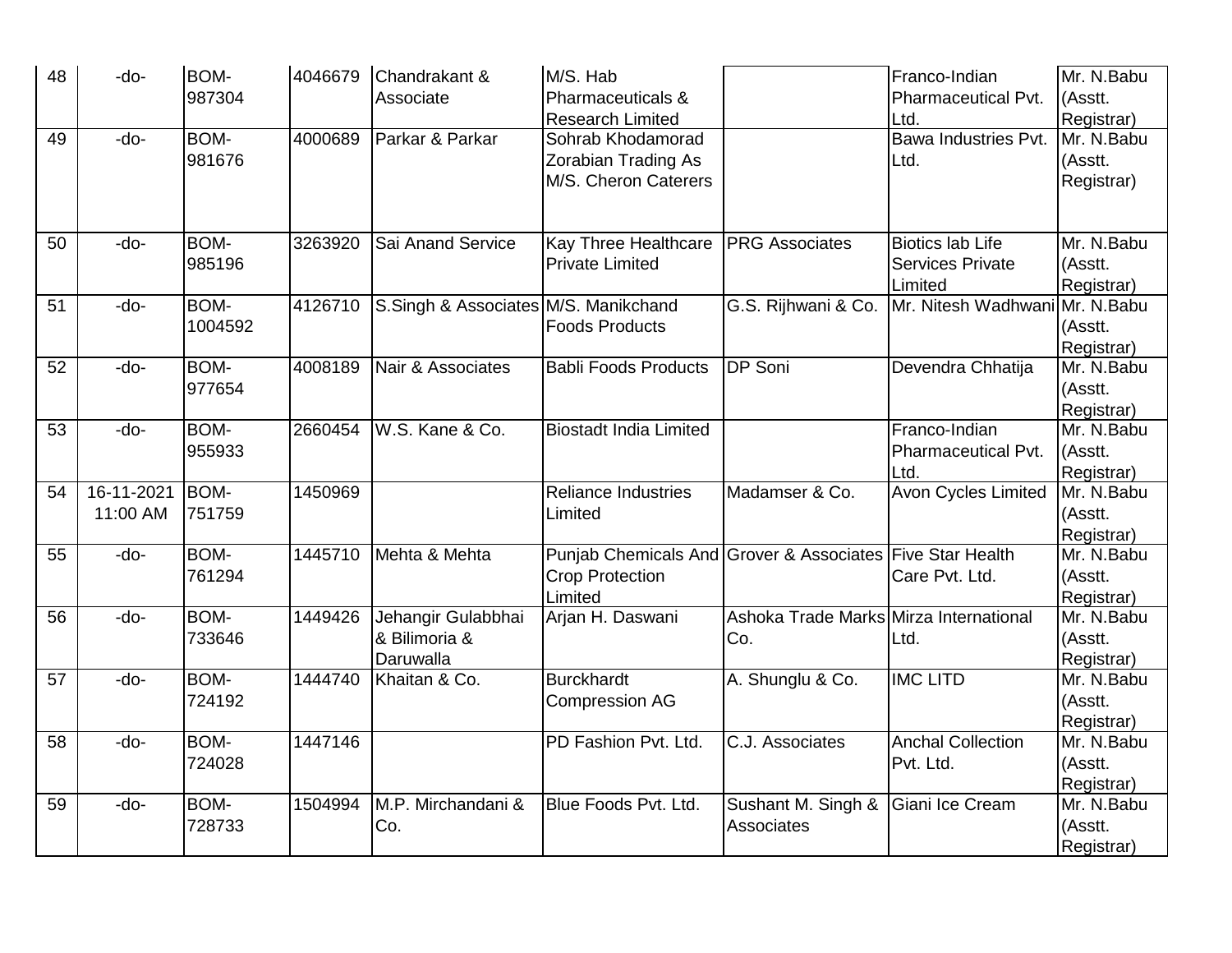| 60 | -do-       | BOM-   |         | 1504992 M.P. Mirchandani &                | Blue Foods Pvt. Ltd.                                       | Sushant M. Singh & Giani Ice Cream |                            | Mr. N.Babu               |
|----|------------|--------|---------|-------------------------------------------|------------------------------------------------------------|------------------------------------|----------------------------|--------------------------|
|    |            | 728732 |         | Co.                                       |                                                            | Associates                         |                            | (Asstt.                  |
|    |            |        |         |                                           |                                                            |                                    |                            | Registrar)               |
| 61 | -do-       | BOM-   | 1450980 |                                           | <b>Reliance Industries</b>                                 | Madamser & Co.                     | Avon Cycles Limited        | Mr. N.Babu               |
|    |            | 751736 |         |                                           | Limited                                                    |                                    |                            | (Asstt.                  |
|    |            |        |         |                                           |                                                            |                                    |                            | Registrar)               |
| 62 | -do-       | BOM-   | 1450973 |                                           | <b>Reliance Industries</b>                                 | Madamser & Co.                     | <b>Avon Cycles Limited</b> | Mr. N.Babu               |
|    |            | 751746 |         |                                           | Limited                                                    |                                    |                            | (Asstt.                  |
|    |            |        |         |                                           |                                                            |                                    |                            | Registrar)               |
| 63 | -do-       | BOM-   | 1450967 |                                           | <b>Reliance Industries</b>                                 | Madamser & Co.                     | <b>Avon Cycles Limited</b> | Mr. N.Babu               |
|    |            | 751738 |         |                                           | Limited                                                    |                                    |                            | (Asstt.                  |
|    |            |        |         |                                           |                                                            |                                    |                            | Registrar)               |
| 64 | -do-       | BOM-   | 1450992 |                                           | <b>Reliance Industries</b>                                 | Madamser & Co.                     | <b>Avon Cycles Limited</b> | Mr. N.Babu               |
|    |            | 751737 |         |                                           | Limited                                                    |                                    |                            | (Asstt.                  |
|    |            |        |         |                                           |                                                            |                                    |                            | Registrar)               |
| 65 | -do-       | BOM-   | 1452045 |                                           | Ram Parkash Kumar Siyaram Silk Mills Ltd. D.P. Ahuja & Co. |                                    | Merck & Co Inc.            | Mr. N.Babu               |
|    |            | 724051 |         | & Co.                                     |                                                            |                                    |                            | (Asstt.                  |
|    |            | BOM-   |         |                                           | <b>Biostadt India Limited</b>                              | Usha A.                            |                            | Registrar)<br>Mr. N.Babu |
| 66 | -do-       | 747955 | 1424697 |                                           |                                                            | Chandrasekhar                      | <b>Excel Crop Care</b>     |                          |
|    |            |        |         |                                           |                                                            |                                    | Limited                    | (Asstt.                  |
| 67 | -do-       | BOM-   | 1446007 |                                           | <b>Classic Diamonds</b>                                    | D.P. Ahuja & Co.                   | <b>Tabacalera Brands</b>   | Registrar)<br>Mr. N.Babu |
|    |            | 724050 |         |                                           | (India) Ltd.                                               |                                    | Inc                        | (Asstt.                  |
|    |            |        |         |                                           |                                                            |                                    |                            | Registrar)               |
| 68 | -do-       | BOM-   | 1449778 |                                           | <b>Biological E. Ltd</b>                                   | <b>Anand And Anand</b>             | Novartis AG                | Mr. N.Babu               |
|    |            | 747035 |         |                                           |                                                            |                                    |                            | (Asstt.                  |
|    |            |        |         |                                           |                                                            |                                    |                            | Registrar)               |
| 69 | -do-       | BOM-   | 1500307 |                                           | Sunil Kamalappa                                            | Lall & Sethi                       | K.C. Confectionery         | Mr. N.Babu               |
|    |            | 754075 |         |                                           | Pattanshetti                                               |                                    | Ltd.                       | (Asstt.                  |
|    |            |        |         |                                           |                                                            |                                    |                            | Registrar)               |
| 70 | -do-       | BOM-   | 1504991 | M.P. Mirchandani Co. Blue Foods Pvt. Ltd. |                                                            | Sushant M. Singh &                 | Giani Ice Cream            | Mr. N.Babu               |
|    |            | 728731 |         |                                           |                                                            | Associates                         |                            | (Asstt.                  |
|    |            |        |         |                                           |                                                            |                                    |                            | Registrar)               |
| 71 | -do-       | BOM-   | 1425171 | Mehta & Mehta                             | Punjab Chemicals And Anand And Anand                       |                                    | Syngenta                   | Mr. N.Babu               |
|    |            | 716411 |         |                                           | <b>Crop Protection</b>                                     |                                    | <b>Participations AG</b>   | (Asstt.                  |
|    |            |        |         |                                           | Limited                                                    |                                    |                            | Registrar)               |
| 72 | 17-11-2021 | BOM-   | 2777222 | M.J. Chawla                               | <b>Prakash Naraindas</b>                                   | Suresh & Co.                       | <b>Cona Electrical</b>     | Mr. N.Babu               |
|    |            | 932409 |         |                                           | Motwani                                                    |                                    | Solutions                  | (Asstt.                  |
|    |            |        |         |                                           |                                                            |                                    |                            | Registrar)               |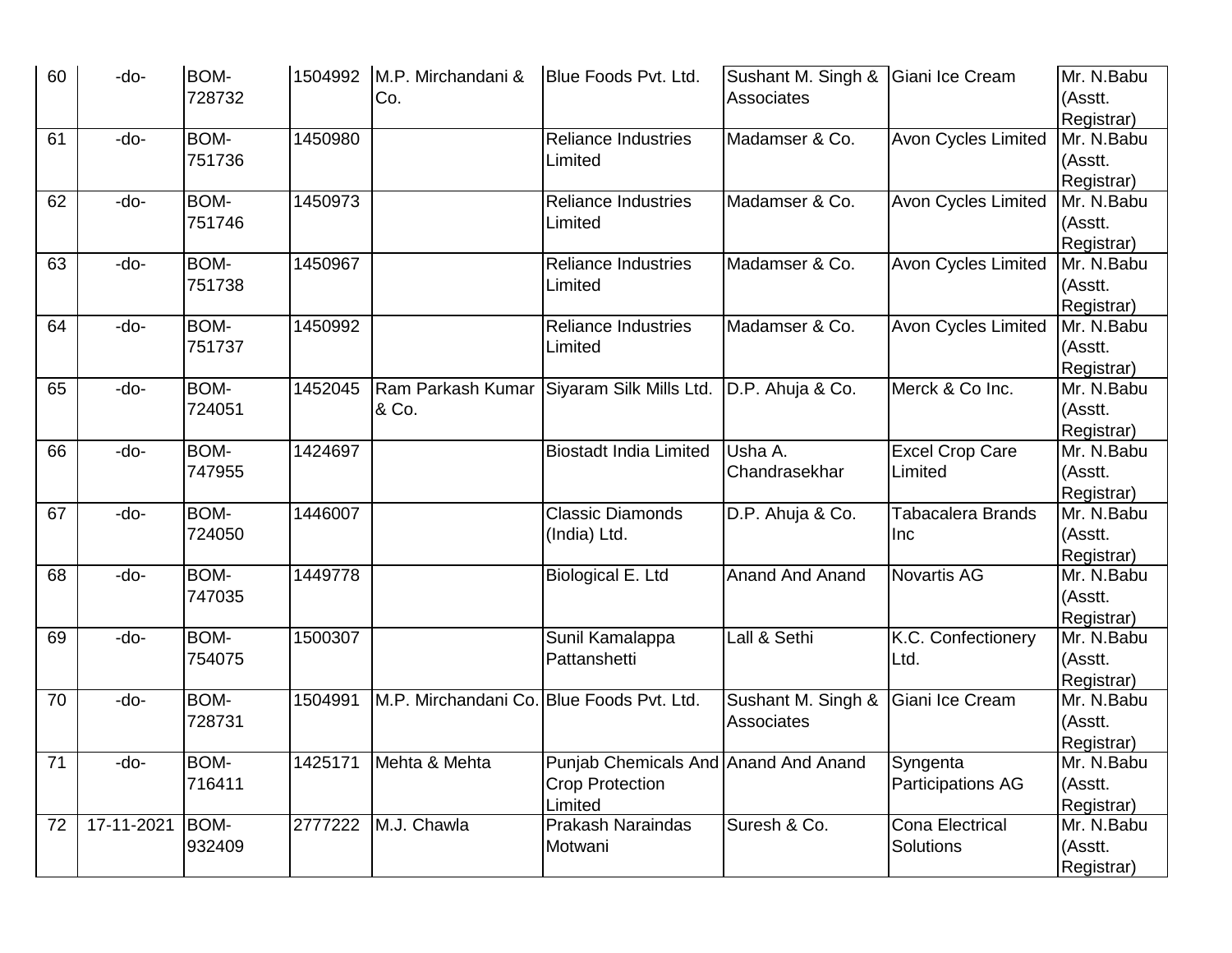| 73 | -do-       | <b>BOM-</b> | 2378397 |                           | Sun Pharma                     |                        | Charak Pharma Pvt.          | Mr. N.Babu |
|----|------------|-------------|---------|---------------------------|--------------------------------|------------------------|-----------------------------|------------|
|    |            | 924773      |         |                           | <b>Laboratories Limited</b>    |                        | Ltd.                        | (Asstt.    |
|    |            |             |         |                           |                                |                        |                             | Registrar) |
| 74 | -do-       | BOM-        | 2844370 | R.K. Dewan & Co.          | Parle Products Pvt.            | Abhishek Sharma        | Nitin jain                  | Mr. N.Babu |
|    |            | 947894      |         |                           | Ltd.                           |                        |                             | (Asstt.    |
|    |            |             |         |                           |                                |                        |                             | Registrar) |
| 75 | 17-11-2021 | BOM-        | 4084536 | <b>IPR Law Associates</b> | <b>Sunrise Solar Power</b>     | Taj Trade Mark         | Jai Narayan Singh           | Mr. N.Babu |
|    | 10:30 AM   | 995255      |         |                           |                                |                        |                             | (Asstt.    |
|    |            |             |         |                           |                                |                        |                             | Registrar) |
| 76 | 17-11-2021 | BOM-        | 1444739 | Khaitan & Co.             | <b>Burckhardt</b>              | A. Shunglu & Co.       | <b>IMC LITD</b>             | Mr. N.Babu |
|    | 11:00 AM   | 724190      |         |                           | <b>Compression AG</b>          |                        |                             | (Asstt.    |
|    |            |             |         |                           |                                |                        |                             | Registrar) |
| 77 | -do-       | BOM-        | 2333413 |                           | <b>IATROS</b>                  | RNA, IP Attorneys      | <b>Novartis Consumer</b>    | Mr. N.Babu |
|    |            | 807340      |         |                           | Pharmaceuticals Pvt.           |                        | Health S.A.                 | (Asstt.    |
|    |            |             |         |                           | Ltd.                           |                        |                             | Registrar) |
| 78 | -do-       | BOM-        | 1618123 | Bharat Shah & Co.         | <b>Universal Twin Labs</b>     | R.R. Shah & Co.        | Torrent                     | Mr. N.Babu |
|    |            | 751673      |         |                           |                                |                        | Pharmaceuticals Ltd.        | (Asstt.    |
|    |            |             |         |                           |                                |                        |                             | Registrar) |
| 79 | -do-       | BOM-        | 1618122 | Bharat Shah & Co.         | <b>Universal Twin Labs</b>     | R.R. Shah & Co.        | Torrent                     | Mr. N.Babu |
|    |            | 751674      |         |                           |                                |                        | Pharmaceuticals Ltd.        | (Asstt.    |
|    |            |             |         |                           |                                |                        |                             | Registrar) |
| 80 | -do-       | BOM-        | 1618097 | Rakesh Soni               | The Homex Chemicals P.K. Arora |                        | <b>Rohtas Goel</b>          | Mr. N.Babu |
|    |            | 739612      |         |                           | <b>Works</b>                   |                        |                             | (Asstt.    |
|    |            |             |         |                           |                                |                        |                             | Registrar) |
| 81 | -do-       | BOM-        | 1426542 |                           | Centaur                        | <b>Lall Lahiri And</b> | <b>Novartis Vaccines</b>    | Mr. N.Babu |
|    |            | 728738      |         |                           | Pharmaceuticals Pvt.           | Salhotra               | <b>And Diagnostics</b>      | (Asstt.    |
|    |            |             |         |                           | Ltd.                           |                        | <b>S.R.I.</b>               | Registrar) |
| 82 | -do-       | BOM-        | 2092788 | Dattatraya                | <b>Shrirang Animal</b>         | Sushant M. Singh &     | <b>Virbac Animal Health</b> | Mr. N.Babu |
|    |            | 791759      |         | Katneshwarkar             | <b>Health Care</b>             | Associates             | India Pvt. Ltd.             | (Asstt.    |
|    |            |             |         |                           |                                |                        |                             | Registrar) |
| 83 | -do-       | BOM-        | 1436528 | Subodh M. Joglekar        | Mr. Kedar Anil Gadgil          | <b>SIM &amp; SAN</b>   | <b>MBD</b> Alchemie         | Mr. N.Babu |
|    |            | 756593      |         |                           |                                | Advocates              | <b>Private Limited</b>      | (Asstt.    |
|    |            |             |         |                           |                                |                        |                             | Registrar) |
| 84 | -do-       | BOM-        | 1436528 | Subodh M. Joglekar        | Mr. Kedar Anil Gadgil          | <b>SIM &amp; SAN</b>   | <b>MBD</b> Alchemie         | Mr. N.Babu |
|    |            | 756594      |         |                           |                                | Advocates              | <b>Private Limited</b>      | (Asstt.    |
|    |            |             |         |                           |                                |                        |                             | Registrar) |
| 85 | -do-       | BOM-        | 1444254 |                           | Reliance                       | Zeusip                 | <b>Nokia Corporation</b>    | Mr. N.Babu |
|    |            | 758648      |         |                           | Communications                 |                        |                             | (Asstt.    |
|    |            |             |         |                           | Limited                        |                        |                             | Registrar) |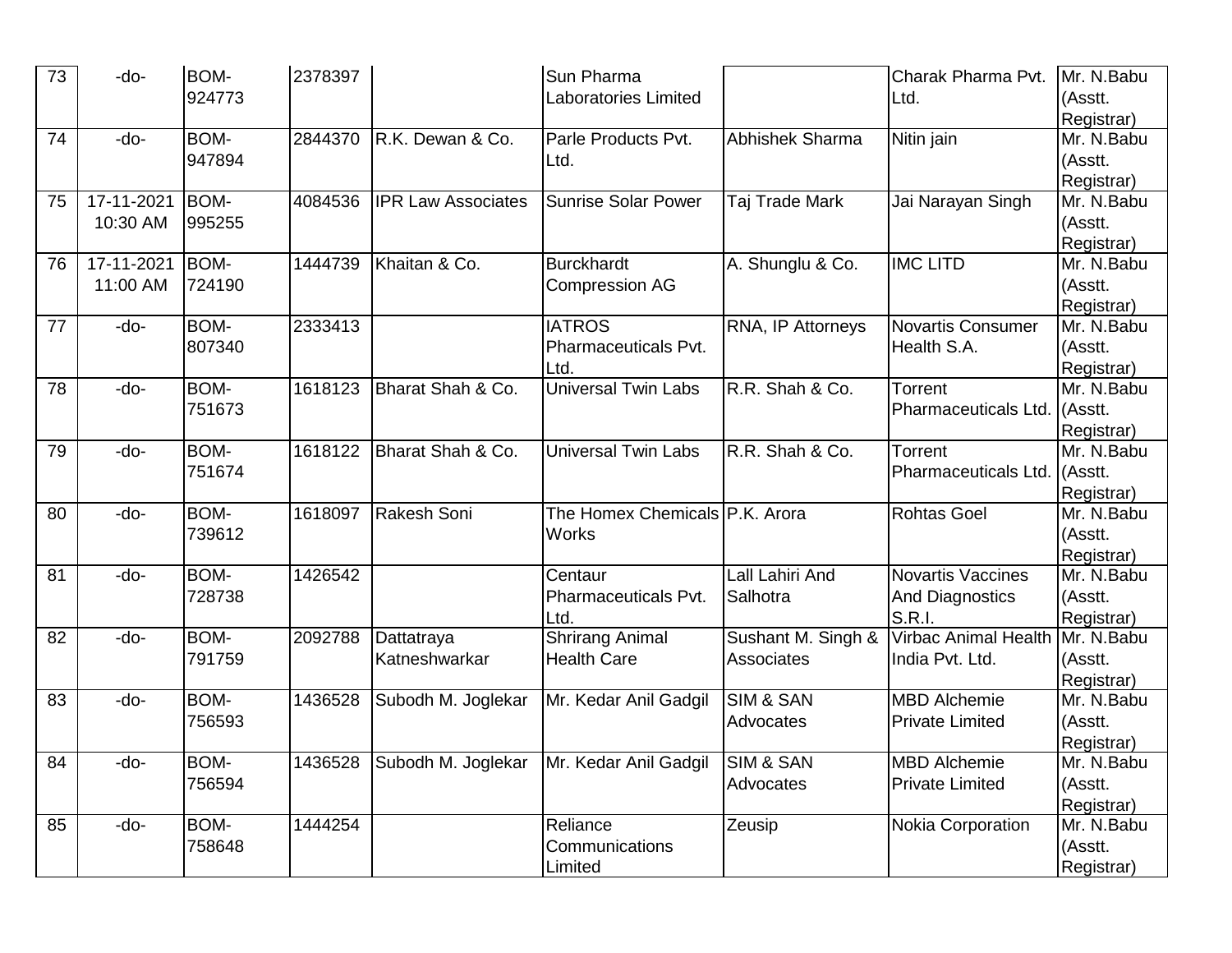| 86  | -do- | <b>BOM-</b><br>746303 | 1427435 | Varikasery &<br>Varikasery                           | Pegasus Multitech Pvt. Delhi Registration<br>Ltd.                                         | <b>Services</b>              | Pegasus Buildtech<br>Pvt. Ltd.                   | Mr. N.Babu<br>(Asstt.<br>Registrar) |
|-----|------|-----------------------|---------|------------------------------------------------------|-------------------------------------------------------------------------------------------|------------------------------|--------------------------------------------------|-------------------------------------|
| 87  | -do- | BOM-<br>758751        | 1430509 | Varikasery &<br>Varikasery                           | Amarsingh K.<br>Rajpurohit                                                                | S.M. Gupta & Co.             | Lancer Home<br>Appliances Pvt. Ltd.              | Mr. N.Babu<br>(Asstt.<br>Registrar) |
| 88  | -do- | BOM-<br>778899        | 1618080 |                                                      | <b>Empress Creation</b>                                                                   | Y.J. Trivedi & Co.           | <b>Mehta Corporation</b><br>Pvt. Ltd.            | Mr. N.Babu<br>(Asstt.<br>Registrar) |
| 93  | -do- | BOM-<br>751745        | 1450945 |                                                      | <b>Reliance Industries</b><br>Limited                                                     | Madamser & Co.               | <b>Avon Cycles Limited</b>                       | Mr. N.Babu<br>(Asstt.<br>Registrar) |
| 94  | -do- | BOM-<br>720468        | 1432511 | Makhija & Associates Sanjeev Balwant                 | <b>Deshmukh</b>                                                                           | G.S. Rijhwani & Co.          | Vijayshree Stationery<br>Mart                    | Mr. N.Babu<br>(Asstt.<br>Registrar) |
| 95  | -do- | BOM-<br>720489        | 1434739 | Amarchand &<br>Mangaldas & Suresh<br>A. Shorff & Co. | Adcock Infgram<br>Healthcare Private<br>Limited                                           | V. Ravi, Advocate            | Micro Labs Ltd.                                  | Mr. N.Babu<br>(Asstt.<br>Registrar) |
| 96  | -do- | BOM-<br>729038        | 1429250 | Ramchandra R.                                        | Jagdishprasad<br>Mandhane, Advocate Atmaram Maheshwari                                    | Arjun T. Bhagat &<br>Co.     | The Bombay Dyeing<br>& Manufacturing Co.<br>Ltd. | Mr. N.Babu<br>(Asstt.<br>Registrar) |
| 97  | -do- | BOM-<br>725448        | 1431851 | Jehangir Gulabbhai<br>& Bilimoria &<br>Daruwalla     | Fresenius Kabi Ag                                                                         | Shukla Trade Mark<br>Company | Stadmed Pvt. Ltd.                                | Mr. N.Babu<br>(Asstt.<br>Registrar) |
| 98  | -do- | BOM-<br>726742        | 1440109 | Varikasery &<br>Varikasery                           | Bipin Velji Patel                                                                         | <b>Anand And Anand</b>       | La Senza<br>Corporation                          | Mr. N.Babu<br>(Asstt.<br>Registrar) |
| 99  | -do- | BOM-<br>727154        | 1442338 | R.K. Dewan & Co.                                     | <b>Indofil Chemicals</b><br>Company (A Division<br>Of Indofil Organic<br>Industries Ltd.) |                              | <b>VHB Life Sciences</b><br>Ltd.                 | Mr. N.Babu<br>(Asstt.<br>Registrar) |
| 100 | -do- | <b>BOM-</b><br>741608 | 1618708 | <b>ALG</b> India Law<br><b>Offices</b>               | K2 Advisors L.L.C.                                                                        | S.K. Trademarks<br>Co.       | M/S. Lal Mahal<br>Limited                        | Mr. N.Babu<br>(Asstt.<br>Registrar) |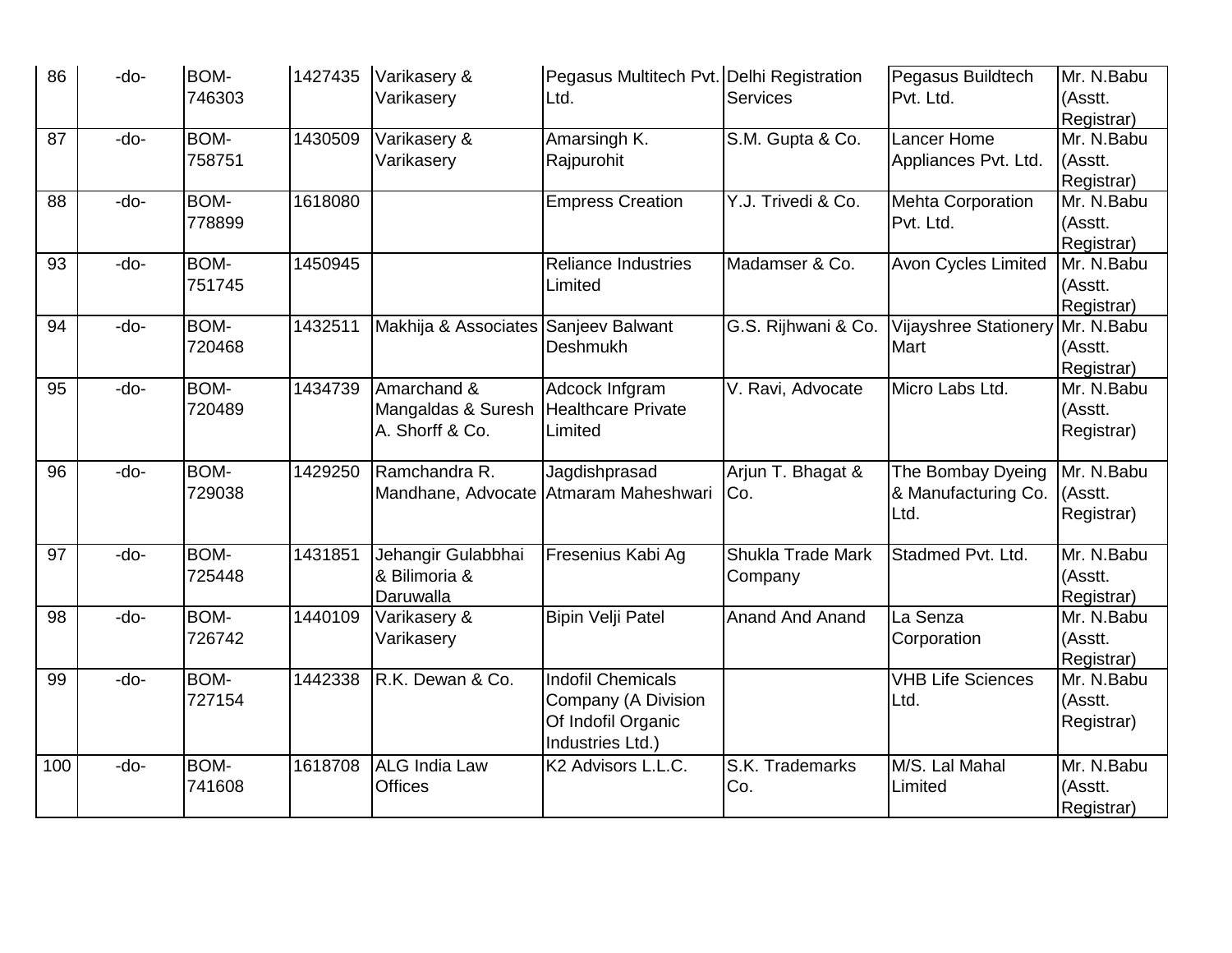| 101              | -do-                   | <b>BOM-</b><br>759188 |         | 1438583 R.K. Dewan & Co.                     | Parle Products Pvt.<br>Ltd.                                                | D.P. Ahuja & Co.                  | <b>Britannia Industries</b><br>Limited | Mr. N.Babu<br>(Asstt.<br>Registrar)    |
|------------------|------------------------|-----------------------|---------|----------------------------------------------|----------------------------------------------------------------------------|-----------------------------------|----------------------------------------|----------------------------------------|
| 102              | 18-11-2021             | BOM-<br>890527        | 2767164 | Adv. Ganesh P.<br>Juvekar                    | <b>Rahul Uttam</b><br>Suryavanshi                                          | R.K. Dewan & Co.                  | <b>National Enterprises</b>            | $Mr. N.$ Babu<br>(Asstt.<br>Registrar) |
| 103              | -do-                   | BOM-<br>848239        | 2354726 | Makhija & Associates Tineta Pharma Pvt.      | Ltd.                                                                       | M.P. Mirchandani &<br>Co.         | Mycon Pharma                           | Mr. N.Babu<br>(Asstt.<br>Registrar)    |
| 104              | -do-                   | BOM-<br>855345        | 2342927 | Nair & Associates                            | PKM Foods Pvt. Ltd.                                                        | Bansal & Company                  | Vedic Broadcasting<br>Ltd.             | Mr. N.Babu<br>(Asstt.<br>Registrar)    |
| 105              | -do-                   | BOM-<br>973925        | 1559661 | Krishna & Saurastri<br><b>Associates LLP</b> | Shingar Limited                                                            |                                   | Kajal Dulhan<br>Mehandi Centre         | Mr. N.Babu<br>(Asstt.<br>Registrar)    |
| 106              | -do-                   | BOM-<br>973985        | 3019844 | S.Singh & Associates M/S. Unisure Biotech    | Pvt. Ltd.                                                                  | Fincenturion Co.                  | <b>Gurmeet Singh</b><br>Narula         | Mr. N.Babu<br>(Asstt.<br>Registrar)    |
| 107              | -do-                   | BOM-<br>969875        | 3956245 | J.P. Associates<br>Advocate                  | Mr. Bharat Bushan<br>Sharma                                                | <b>Vikas Tyagi</b>                | Santosh Kumar<br>Gupta                 | Mr. N.Babu<br>(Asstt.<br>Registrar)    |
| 108              | -do-                   | BOM-<br>848885        | 2266166 | Aditya & Associates                          | Mr. Jitendra Kamra                                                         | Lalji Advocates                   | Seven Seas<br>Cosmetics                | Mr. N.Babu<br>(Asstt.<br>Registrar)    |
| 109              | 18-11-2021<br>11:00 AM | BOM-<br>742872        | 1622935 |                                              | M/S. Adonis<br>Laboratories Pvt. Ltd.                                      | Lall Lahiri And<br>Salhotra       | FD Management<br>INC.                  | Mr. N.Babu<br>(Asstt.<br>Registrar)    |
| 110              | -do-                   | BOM-<br>754867        | 1620073 |                                              | Narendra Haryani                                                           | G.S. Rijhwani & Co.               | Sanghvi Foods Pvt.<br>Ltd.             | Mr. N.Babu<br>(Asstt.<br>Registrar)    |
| 111              | -do-                   | BOM-<br>743560        | 1625207 | <b>AZB &amp; Partners</b>                    | <b>Highstreet Cruises &amp;</b><br><b>Entertainment Private</b><br>Limited | Saikrishna &<br><b>Associates</b> | Kusha Inc.                             | Mr. N.Babu<br>(Asstt.<br>Registrar)    |
| $\overline{112}$ | $-do-$                 | BOM-<br>743559        | 1625196 | <b>AZB &amp; Partners</b>                    | <b>Highstreet Cruises &amp;</b><br><b>Entertainment Private</b><br>Limited | Saikrishna &<br>Associates        | Kusha Inc.                             | Mr. N.Babu<br>(Asstt.<br>Registrar)    |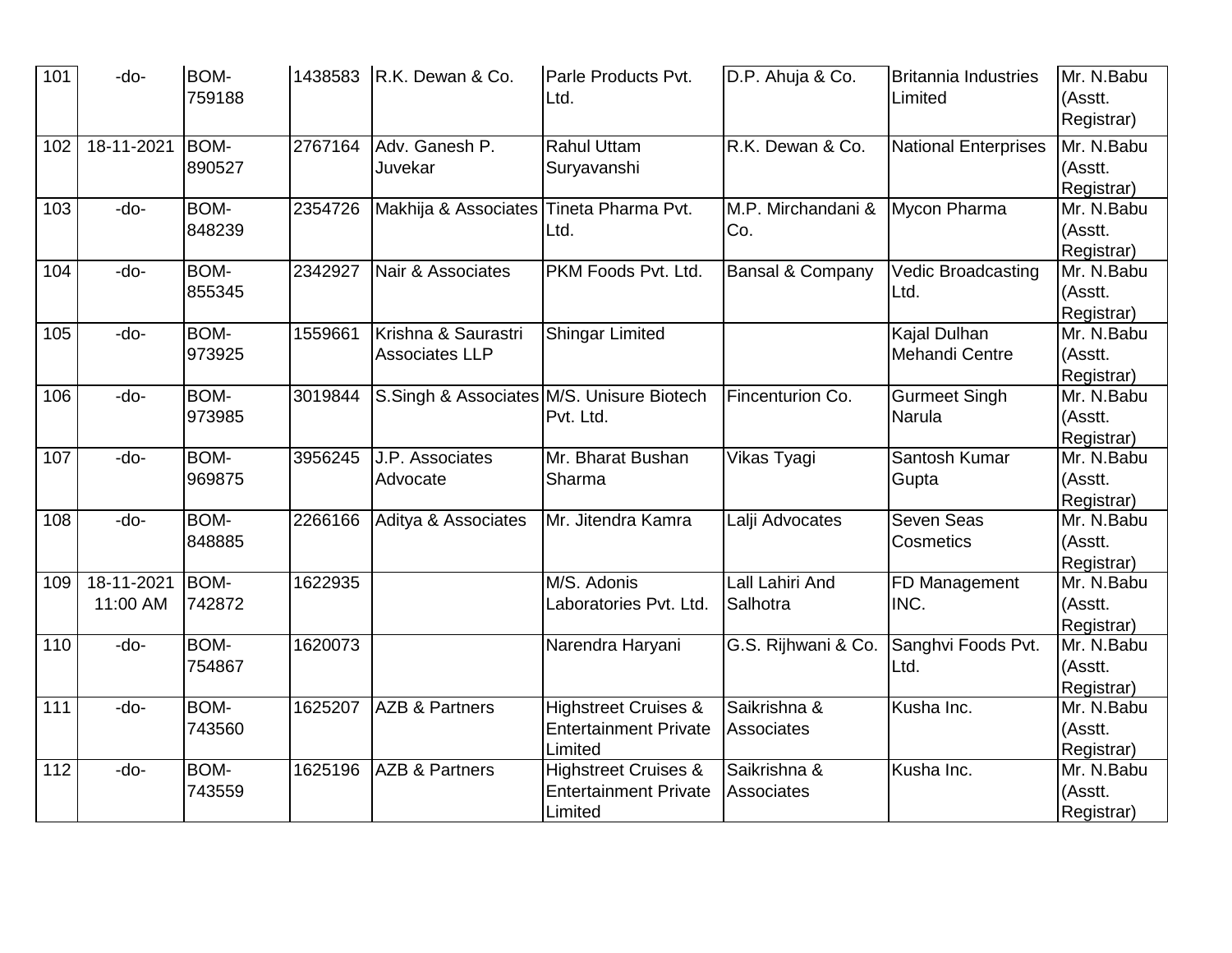| 113 | -do-       | <b>BOM-</b> |         | 1620350 Makhija & Associates S.D. Hospitality, Mr. |                                        | P.K. Arora             | <b>Kishlay Snacks</b>           | Mr. N.Babu |
|-----|------------|-------------|---------|----------------------------------------------------|----------------------------------------|------------------------|---------------------------------|------------|
|     |            | 741734      |         |                                                    | Shekhar S. Dadarkar                    |                        | Products                        | (Asstt.    |
|     |            |             |         |                                                    |                                        |                        |                                 | Registrar) |
| 114 | -do-       | BOM-        | 1624751 |                                                    | S.D. Bansal Iron And                   | Delhi Registration     | <b>Bansal Wire</b>              | Mr. N.Babu |
|     |            | 759482      |         |                                                    | Steel Pvt. Ltd.                        | <b>Services</b>        | Industries Ltd.                 | (Asstt.    |
|     |            |             |         |                                                    |                                        |                        |                                 | Registrar) |
| 115 | -do-       | BOM-        | 1620651 |                                                    | Ajanta Pharma Limited L.S. Davar & Co. |                        | <b>Merck Limited</b>            | Mr. N.Babu |
|     |            | 741762      |         |                                                    |                                        |                        |                                 | (Asstt.    |
|     |            |             |         |                                                    |                                        |                        |                                 | Registrar) |
| 116 | -do-       | BOM-        | 1625232 |                                                    | Studio 2000                            | Anand And Anand        | <b>Skol Breweries</b>           | Mr. N.Babu |
|     |            | 755060      |         |                                                    |                                        |                        | Limited                         | (Asstt.    |
|     |            |             |         |                                                    |                                        |                        |                                 | Registrar) |
| 117 | 22-11-2021 | BOM-        | 3236364 | Adv. Purvi Raghunath Excellar Healthcare           |                                        | Kochhar & Co.          | Novus International             | Mr. N.Babu |
|     |            | 973679      |         | Jadhav                                             | <b>Private Limited</b>                 |                        | Inc.                            | (Asstt.    |
|     |            |             |         |                                                    |                                        |                        |                                 | Registrar) |
| 118 | -do-       | BOM-        | 3523639 | Makhija & Associates Tulip Diagnostics (P)         |                                        | P.K. Arora             | Romsons Scientific &            | Mr. N.Babu |
|     |            | 929675      |         |                                                    | Ltd.                                   |                        | <b>Surgical Industries</b>      | (Asstt.    |
|     |            |             |         |                                                    |                                        |                        | Pvt. Ltd.                       | Registrar) |
| 119 | -do-       | <b>BOM-</b> | 2265683 | Fatehchand C. Shah   Kapil Mishra                  |                                        | Arjun T. Bhagat &      | Nnova And Company               | Mr. N.Babu |
|     |            | 847248      |         | & Co.                                              |                                        | Co.                    |                                 | (Asstt.    |
|     |            |             |         |                                                    |                                        |                        |                                 | Registrar) |
| 120 | -do-       | BOM-        | 2178186 | Vishesh &                                          | Sanjay Jayantilal                      | Arjun T. Bhagat &      | The ravalgaon Sugar             | Mr. N.Babu |
|     |            | 842850      |         | Associates                                         | Udani                                  | Co.                    | Farm Ltd.                       | (Asstt.    |
|     |            |             |         |                                                    |                                        |                        |                                 | Registrar) |
| 121 | -do-       | BOM-        | 3306359 | Law Protectors                                     | Aashish Patidar                        | C. Daniel & Gladys     | Aquapump Industries Mr. N. Babu |            |
|     |            | 978040      |         |                                                    |                                        |                        | And Aquasub                     | (Asstt.    |
|     |            |             |         |                                                    |                                        |                        | Engineering                     | Registrar) |
|     |            |             |         |                                                    |                                        |                        |                                 |            |
| 122 | 22-11-2021 | BOM-        | 1633924 | Legasis Partners                                   | Decorate & Celebrate                   | D.P. Ahuja & Co.       | <b>Duck And Cover</b>           | Mr. N.Babu |
|     | 11:00 AM   | 760473      |         |                                                    | <b>Hi-Lite Private Limited</b>         |                        | <b>Clothing Limited</b>         | (Asstt.    |
|     |            |             |         |                                                    |                                        |                        |                                 | Registrar) |
| 123 | -do-       | BOM-        | 1625793 | Veena C. Gvalani                                   | Chandra Bhagat                         | Lall & Sethi           | Aeterna Zentaris                | Mr. N.Babu |
|     |            | 739719      |         |                                                    | Pharma Pvt. Ltd.                       |                        | <b>GMBH</b>                     | (Asstt.    |
|     |            |             |         |                                                    |                                        |                        |                                 | Registrar) |
| 124 | -do-       | BOM-        | 1627565 | J.P. Associates                                    | Nigotiya & Company                     | <b>Anand And Anand</b> | Aggarwal Zarda                  | Mr. N.Babu |
|     |            | 760564      |         | Advocate                                           |                                        |                        | Factory Pvt. Ltd.               | (Asstt.    |
|     |            |             |         |                                                    |                                        |                        |                                 | Registrar) |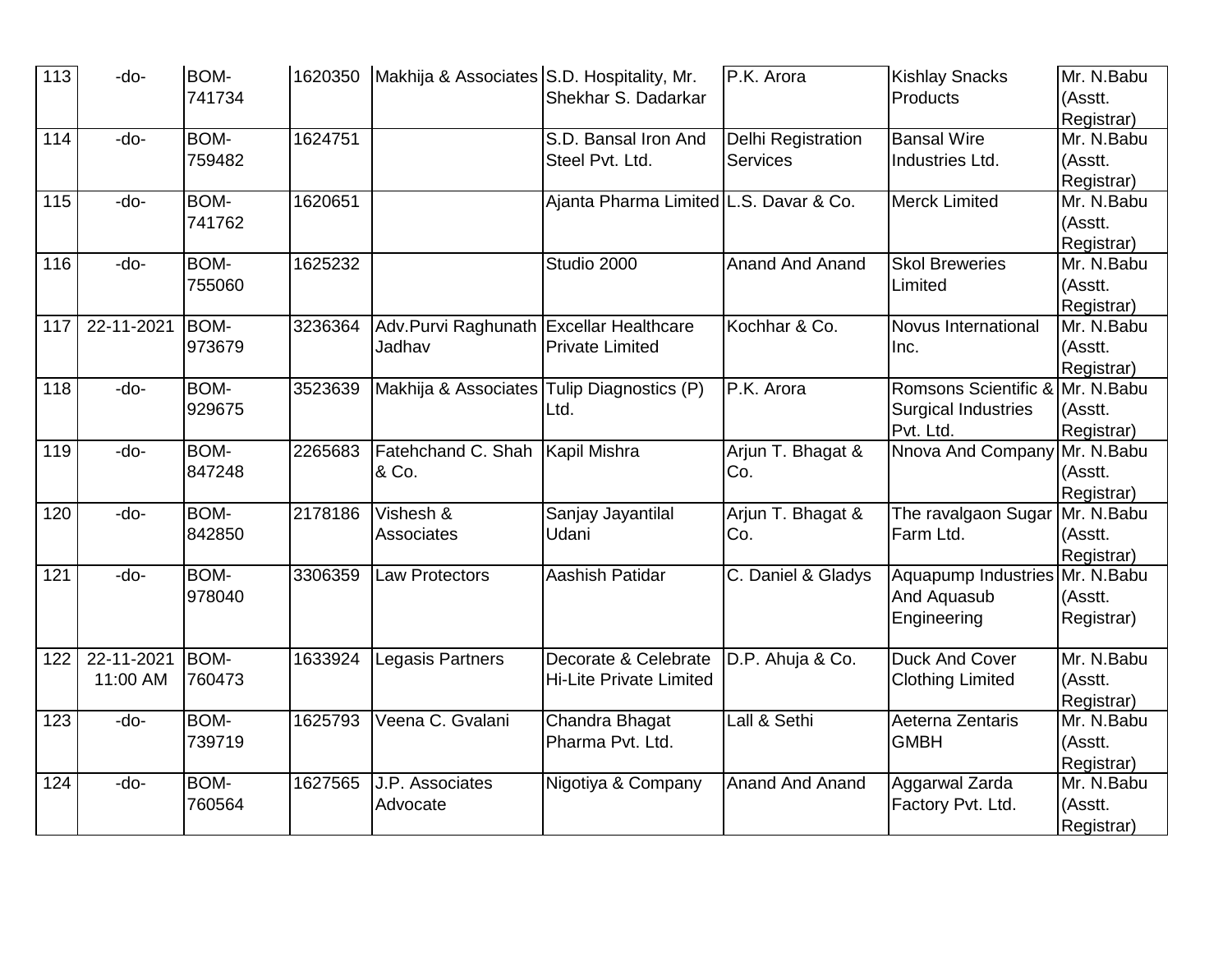| 125              | -do-       | <b>BOM-</b> | 1637207 | Varikasery &      | Nirmal Umesh Khetia                       | Lall & Sethi           | Cadbury India Ltd.        | Mr. N.Babu |
|------------------|------------|-------------|---------|-------------------|-------------------------------------------|------------------------|---------------------------|------------|
|                  |            | 741567      |         | Varikasery        |                                           |                        |                           | (Asstt.    |
|                  |            |             |         |                   |                                           |                        |                           | Registrar) |
| 126              | -do-       | BOM-        | 1626726 | V.G. Parulkar     | Cipla Limited                             | <b>Anand And Anand</b> | Gilead Sciences Inc.      | Mr. N.Babu |
|                  |            | 755337      |         |                   |                                           |                        |                           | (Asstt.    |
|                  |            |             |         |                   |                                           |                        |                           | Registrar) |
| 127              | -do-       | BOM-        | 1637769 | Varikasery &      | Patel kantilal                            | <b>Anand And Anand</b> | <b>Kellogg Company</b>    | Mr. N.Babu |
|                  |            | 755356      |         | Varikasery        | Shankarlal                                |                        |                           | (Asstt.    |
|                  |            |             |         |                   |                                           |                        |                           | Registrar) |
| 128              | -do-       | BOM-        | 1633485 | R.K. Dewan & Co.  | Amit Namedorao                            | Loyal Registration     | Lotus Herbals Ltd.        | Mr. N.Babu |
|                  |            | 755156      |         |                   | Nikam                                     | <b>Services</b>        |                           | (Asstt.    |
|                  |            |             |         |                   |                                           |                        |                           | Registrar) |
| 129              | -do-       | BOM-        | 1631915 |                   | <b>Rohit Dhansuk Mistry</b>               | <b>Anand And Anand</b> | <b>Tyco Thermal</b>       | Mr. N.Babu |
|                  |            | 753993      |         |                   |                                           |                        | Controls LLC.             | (Asstt.    |
|                  |            |             |         |                   |                                           |                        |                           | Registrar) |
| 130              | -do-       | BOM-        | 1626732 |                   | Cipla Limited                             |                        | Medley                    | Mr. N.Babu |
|                  |            | 774697      |         |                   |                                           |                        | Pharmaceuticals Ltd.      | (Asstt.    |
|                  |            |             |         |                   |                                           |                        |                           | Registrar) |
| 131              | -do-       | BOM-        | 1633848 |                   | Aristo                                    | Remfry & Sagar         | <b>DSM IP Assets B.V.</b> | Mr. N.Babu |
|                  |            | 742550      |         |                   | Pharmaceuticals                           |                        |                           | (Asstt.    |
|                  |            |             |         |                   | <b>Private Limited</b>                    |                        |                           | Registrar) |
| 132              | 23-11-2021 | BOM-        | 3271570 | Khurana & Khurana | <b>Olive Tree Trading</b>                 | $\overline{C}$ .       | Vijayalakshmi Aro         | Mr. N.Babu |
|                  |            | 983301      |         |                   | <b>Private Limited</b>                    | Venkatasubramania      | <b>Food Products</b>      | (Asstt.    |
|                  |            |             |         |                   |                                           |                        |                           | Registrar) |
| 133              | -do-       | BOM-        | 3722485 | J.P. Associates   | Mr. Manoj Kumar                           | Puri Trade Mark Co.    | S. Charanjit Singh        | Mr. N.Babu |
|                  |            | 1002226     |         | Advocate          | Gupta                                     |                        | S/O S. Rajinder           | (Asstt.    |
|                  |            |             |         |                   |                                           |                        | Singh                     | Registrar) |
| 134              | -do-       | BOM-        | 3443594 | Poonam Dhake      | Chandrakant S. Shetty Aditya & Associates |                        | Emcure                    | Mr. N.Babu |
|                  |            | 990141      |         | Kolhe             |                                           |                        | Pharmaceuticals           | (Asstt.    |
|                  |            |             |         |                   |                                           |                        | Limited                   | Registrar) |
| $\overline{135}$ | -do-       | BOM-        | 2908739 | W.S. Kane & Co.   | Sapat International                       | O.P. Sharma            | Annaco Food               | Mr. N.Babu |
|                  |            | 990009      |         |                   | Pvt. Ltd.                                 | <b>Brothers</b>        | Industries Pvt.Ltd.       | (Asstt.    |
|                  |            |             |         |                   |                                           |                        |                           | Registrar) |
| 136              | -do-       | BOM-        | 3593357 | W.S. Kane & Co.   | <b>Syda Foundation</b>                    | G. Ramji, Advocate     | <b>Betco Enterprises</b>  | Mr. N.Babu |
|                  |            | 928330      |         |                   |                                           |                        |                           | (Asstt.    |
|                  |            |             |         |                   |                                           |                        |                           | Registrar) |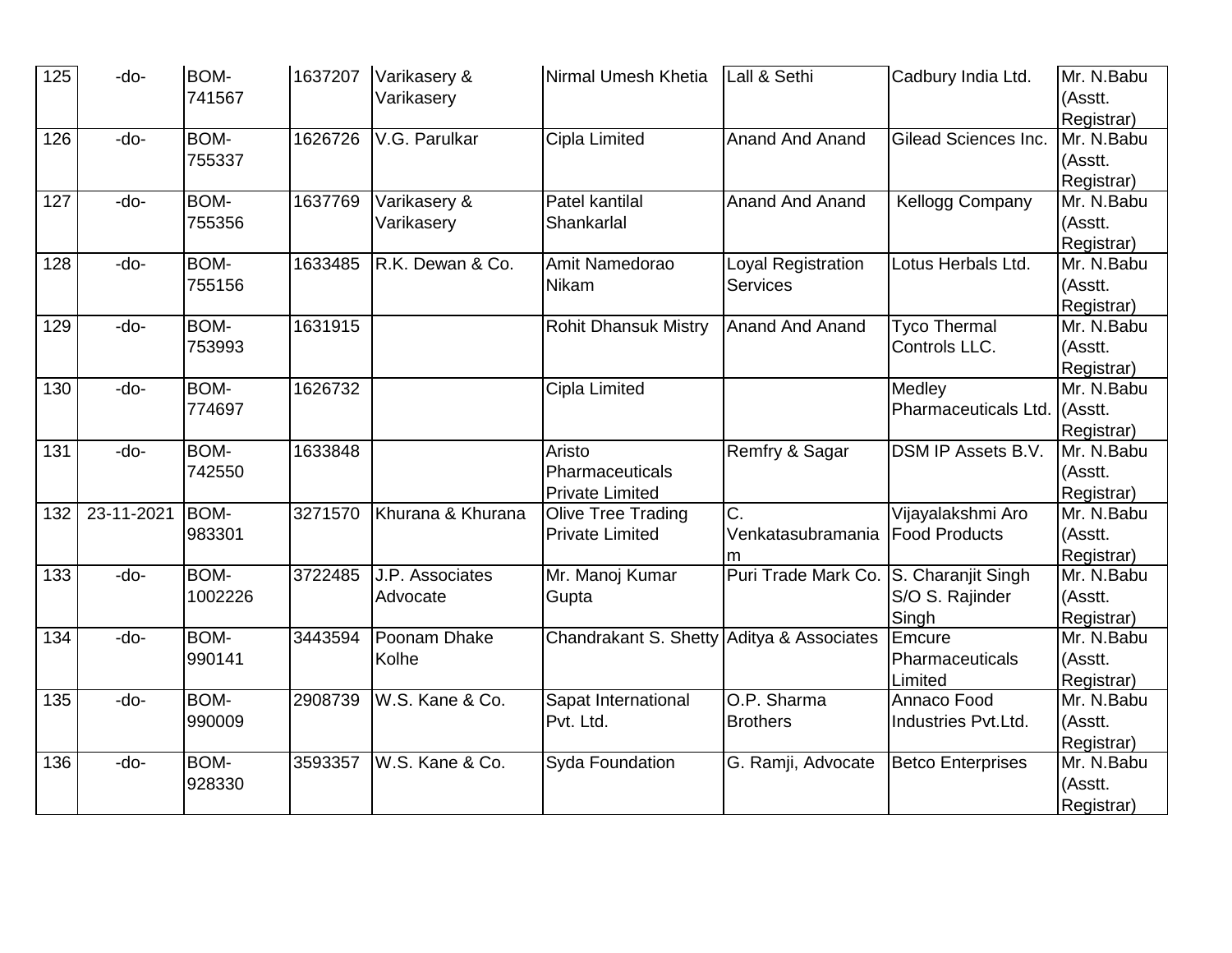| 137 | 23-11-2021 | BOM-        | 1638096 | Varikasery &               | Ajcon IT.com Limited                    | S. Majumdar & Co.           | <b>Centre For</b>         | Mr. N.Babu |
|-----|------------|-------------|---------|----------------------------|-----------------------------------------|-----------------------------|---------------------------|------------|
|     | 11:00 AM   | 743179      |         | Varikasery                 |                                         |                             | Deveopment Of             | (Asstt.    |
|     |            |             |         |                            |                                         |                             | Advanced                  | Registrar) |
|     |            |             |         |                            |                                         |                             | Computing                 |            |
| 138 | -do-       | BOM-        | 1639451 |                            | <b>VRLA Manufacturing</b>               | <b>MKC &amp; Associates</b> | Rahee Industries Ltd.     | Mr. N.Babu |
|     |            | 743236      |         |                            | Company                                 |                             |                           | (Asstt.    |
|     |            |             |         |                            |                                         |                             |                           | Registrar) |
| 139 | -do-       | BOM-        | 1638665 | R.K. Dewan & Co.           | <b>Skyline Millars Limited</b>          | Indus Law,                  | <b>Skyline</b>            | Mr. N.Babu |
|     |            | 741195      |         |                            |                                         | Advocates                   | <b>Constructions Pvt.</b> | (Asstt.    |
|     |            |             |         |                            |                                         |                             | Ltd.                      | Registrar) |
| 140 | -do-       | BOM-        | 1638667 | R.K. Dewan & Co.           | <b>Skyline Millars Limited</b>          | Indus Law,                  | <b>Skyline</b>            | Mr. N.Babu |
|     |            | 741197      |         |                            |                                         | Advocates                   | <b>Constructions And</b>  | (Asstt.    |
|     |            |             |         |                            |                                         |                             | Housing Pvt. Ltd.         | Registrar) |
| 141 | -do-       | <b>BOM-</b> | 1638666 | R.K. Dewan & Co.           | <b>Skyline Millars Limited</b>          | Puthran &                   | <b>Skyline Builders</b>   | Mr. N.Babu |
|     |            | 741196      |         |                            |                                         | Associates                  |                           | (Asstt.    |
|     |            |             |         |                            |                                         |                             |                           | Registrar) |
| 142 | -do-       | <b>BOM-</b> | 1671869 | <b>Krislaw Consultants</b> | <b>Dream Walls Paints</b>               | Delhi Registration          | Kamdhenu Ispat            | Mr. N.Babu |
|     |            | 741477      |         |                            | Pvt. Ltd.                               | <b>Services</b>             | Limited                   | (Asstt.    |
|     |            |             |         |                            |                                         |                             |                           | Registrar) |
| 143 | -do-       | BOM-        | 1672143 | <b>Global Company</b>      | Vidur Pharma Pvt. Ltd. L.S. Davar & Co. |                             | Sanofi Pasteur            | Mr. N.Babu |
|     |            | 741464      |         |                            |                                         |                             |                           | (Asstt.    |
|     |            |             |         |                            |                                         |                             |                           | Registrar) |
| 144 | -do-       | BOM-        | 1673891 |                            | Sarvottam Metal                         | <b>Trade Mark</b>           | Sarvottam rolling         | Mr. N.Babu |
|     |            | 759884      |         |                            | Corporation                             | <b>Registration Bureau</b>  | Mills (P) Ltd.            | (Asstt.    |
|     |            |             |         |                            |                                         |                             |                           | Registrar) |
| 145 | -do-       | <b>BOM-</b> | 1673891 |                            | Mohd. Irshad Abdul                      | <b>Krislaw Consultants</b>  | <b>Devansh Products</b>   | Mr. N.Babu |
|     |            | 759884      |         |                            | Haque                                   |                             | C/O Gupta Sales           | (Asstt.    |
|     |            |             |         |                            |                                         |                             | Corporation               | Registrar) |
| 146 | -do-       | <b>BOM-</b> | 1674361 |                            | Ajanta Pharma Limited V. Ravi, Advocate |                             | Micro Labs Ltd.           | Mr. N.Babu |
|     |            | 743356      |         |                            |                                         |                             |                           | (Asstt.    |
|     |            |             |         |                            |                                         |                             |                           | Registrar) |
| 147 | -do-       | <b>BOM-</b> | 1670984 |                            | Vimal Khurana                           | <b>DSK Legal</b>            | Montblanc Simplo          | Mr. N.Babu |
|     |            | 743670      |         |                            |                                         |                             | <b>GMBH</b>               | (Asstt.    |
|     |            |             |         |                            |                                         |                             |                           | Registrar) |
| 148 | 24-11-2021 | BOM-        | 1679779 | <b>ALG India Law</b>       | <b>Trademarks Holdings</b>              | <b>Anand And Anand</b>      | Avalon Resorts Pvt.       | Mr. N.Babu |
|     | 11:00 AM   | 742751      |         | <b>Offices</b>             |                                         |                             | Ltd.                      | (Asstt.    |
|     |            |             |         |                            |                                         |                             |                           | Registrar) |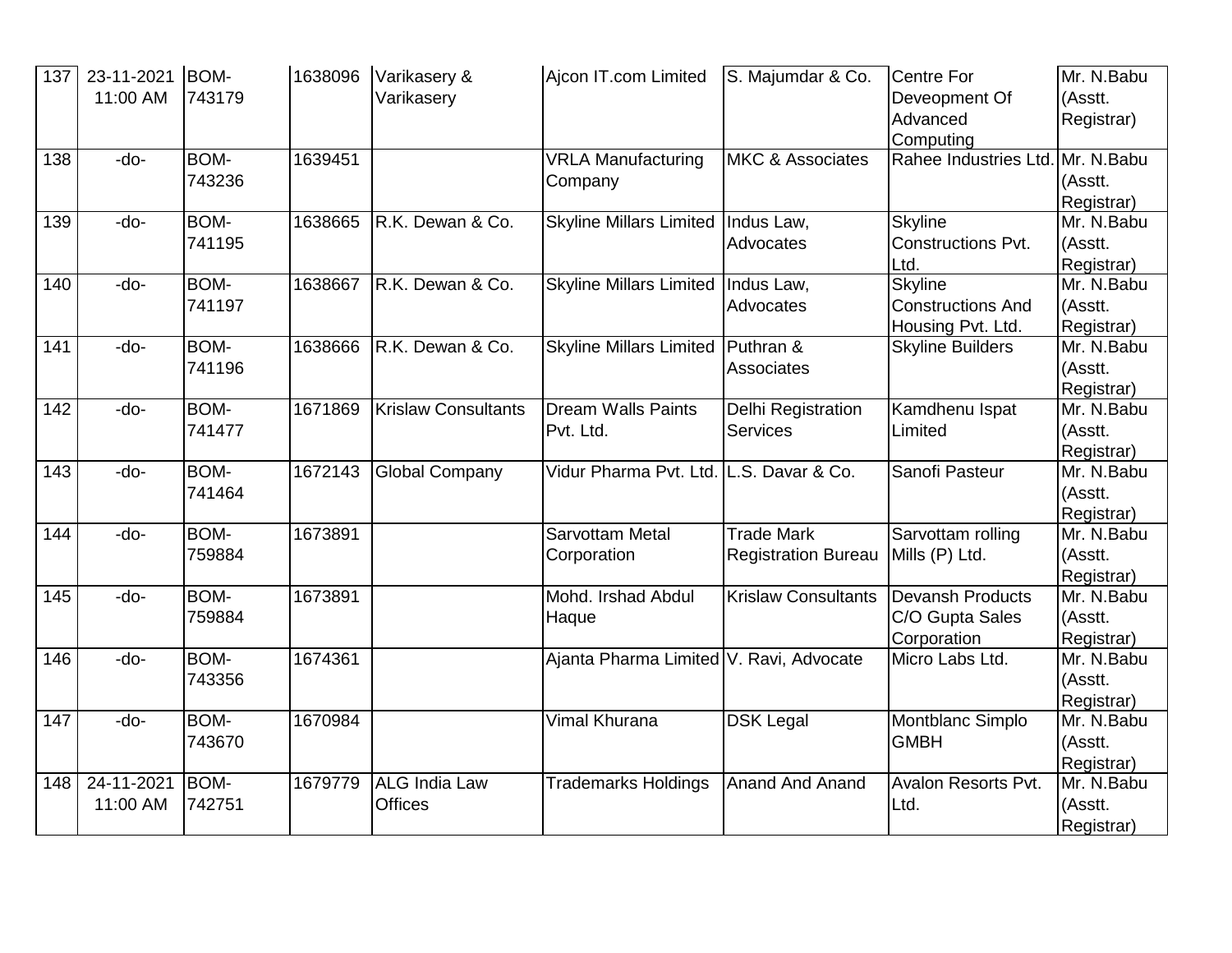| 149 | -do-       | BOM-<br>799562 |         | 1679876 Arjun T. Bhagat &<br>Co. | Woodmac (Bombay)<br><b>Private Limited</b> | Remfry & Sagar              | Timex Group USA,<br>INC.  | Mr. N.Babu<br>(Asstt.    |
|-----|------------|----------------|---------|----------------------------------|--------------------------------------------|-----------------------------|---------------------------|--------------------------|
|     |            |                |         |                                  |                                            |                             |                           | Registrar)               |
| 150 | -do-       | BOM-           | 1677810 | Aditya & Associates              | Rallis India Limited                       | The Acme Company            | Insecticide India         | Mr. N.Babu               |
|     |            | 854974         |         |                                  |                                            |                             | Limited                   | (Asstt.                  |
|     |            |                |         |                                  |                                            |                             |                           | Registrar)               |
| 151 | -do-       | BOM-           | 1681903 | R.K. Dewan & Co.                 | <b>Bennett Coleman And</b>                 | <b>Bansal &amp; Company</b> | Lakshish Group            | Mr. N.Babu               |
|     |            | 759806         |         |                                  | Co. Ltd.                                   |                             |                           | (Asstt.                  |
|     |            |                |         |                                  |                                            |                             |                           | Registrar)               |
| 152 | -do-       | BOM-           | 1684155 | Mulla & Mulla &                  | Mid-Day Multimedia                         | P.K. Arora                  | <b>Kishlay Snacks</b>     | Mr. N.Babu               |
|     |            | 741733         |         | Craigie Blunt &                  | Limited                                    |                             | Products                  | (Asstt.                  |
|     |            |                |         | Caroe                            |                                            |                             |                           | Registrar)               |
| 153 | -do-       | BOM-           | 1678123 | <b>Global Company</b>            | Restaurant Swad, Mr.                       | Saikrishna &                | <b>Disney Enterprises</b> | Mr. N.Babu               |
|     |            | 762313         |         |                                  | Puran Choithani                            | Associates                  | Inc.                      | (Asstt.                  |
|     |            |                |         |                                  |                                            |                             |                           | Registrar)               |
| 154 | -do-       | BOM-           | 1679998 |                                  | <b>Biostadt India Limited</b>              | Nayan J. Rawal              | Cadila Healthcare         | Mr. N.Babu               |
|     |            | 741170         |         |                                  |                                            |                             | Limited                   | (Asstt.                  |
| 155 | -do-       | BOM-           | 1680436 |                                  |                                            | Goodwill                    | <b>Metal Cutting</b>      | Registrar)<br>Mr. N.Babu |
|     |            | 761188         |         |                                  | S.K. Sarawagi And<br>Co. Pvt. Ltd.         |                             |                           |                          |
|     |            |                |         |                                  |                                            | <b>Registration Service</b> | Corporation               | (Asstt.<br>Registrar)    |
| 156 | -do-       | <b>BOM-</b>    | 1682733 |                                  | Yunus H. Mithwani                          | P.K. Arora                  | Maya Polymers             | Mr. N.Babu               |
|     |            | 769439         |         |                                  |                                            |                             |                           | (Asstt.                  |
|     |            |                |         |                                  |                                            |                             |                           | Registrar)               |
| 157 | -do-       | <b>BOM-</b>    | 1679486 |                                  | Taj Pharmaceuticals                        | Anand And Anand             | Abbott GMBH & Co          | Mr. N.Babu               |
|     |            | 743237         |         |                                  | Limited                                    |                             |                           | (Asstt.                  |
|     |            |                |         |                                  |                                            |                             |                           | Registrar)               |
| 158 | -do-       | BOM-           | 1684073 |                                  | <b>Goldmedal Electricals</b>               | Kochhar & Co.               | <b>Research In Motion</b> | Mr. N.Babu               |
|     |            | 745108         |         |                                  | Pvt. Ltd.                                  |                             | Limited                   | (Asstt.                  |
|     |            |                |         |                                  |                                            |                             |                           | Registrar)               |
| 159 | 25-11-2021 | BOM-           | 1685797 |                                  | S.S. Traders                               | P.K. Arora                  | Asha Oil Industries       | Mr. N.Babu               |
|     | 11:00 AM   | 752923         |         |                                  |                                            |                             |                           | (Asstt.                  |
|     |            |                |         |                                  |                                            |                             |                           | Registrar)               |
| 160 | -do-       | BOM-           | 1684294 | Varikasery Law &                 | Sun Shine Industries,                      | L R Swami & Co.             | Gandhimathi               | Mr. N.Babu               |
|     |            | 757430         |         | <b>Marks</b>                     | Rajkumar T. Jawarani                       |                             | Appliances Limited        | (Asstt.                  |
|     |            |                |         |                                  |                                            |                             |                           | Registrar)               |
| 161 | -do-       | BOM-           | 1685575 | Varikasery &                     | Mercury Healthcare                         | Vishesh &                   | <b>Alkem Laboratories</b> | Mr. N.Babu               |
|     |            | 756001         |         | Varikasery                       | Pvt. Ltd.                                  | Associates                  | Ltd.                      | (Asstt.                  |
|     |            |                |         |                                  |                                            |                             |                           | Registrar)               |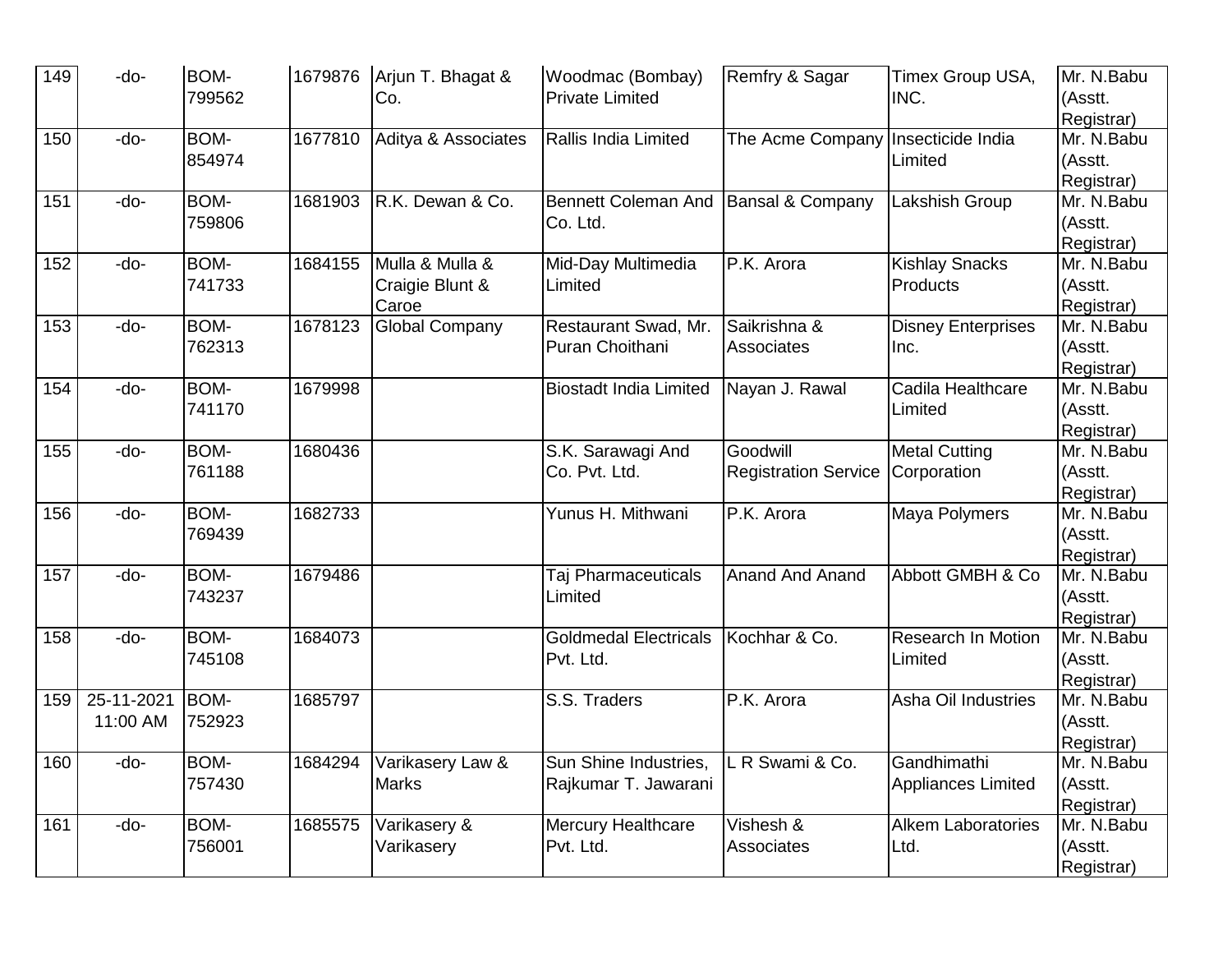| 162 | -do-       | <b>BOM-</b> | 1686068 |                            | Aristo                                        | S.S. Datta &                  | Tega Industries Ltd.            | Mr. N.Babu               |
|-----|------------|-------------|---------|----------------------------|-----------------------------------------------|-------------------------------|---------------------------------|--------------------------|
|     |            | 741607      |         |                            | Pharmaceuticals                               | Associates                    |                                 | (Asstt.                  |
|     |            |             |         |                            | <b>Private Limited</b>                        |                               |                                 | Registrar)               |
| 163 | -do-       | BOM-        | 1686515 | Varikasery Law &           | Ashapura Developers                           | <b>Anand And Anand</b>        | <b>ADT Services AG</b>          | Mr. N.Babu               |
|     |            | 755338      |         | <b>Marks</b>               |                                               |                               |                                 | (Asstt.                  |
|     |            |             |         |                            |                                               |                               |                                 | Registrar)               |
| 164 | -do-       | BOM-        | 1687527 | Salim Ahmed Shaikh         | Abdul Aziz S/O Abdul                          | Giri & Company                | P.P. Jewellers Pvt.             | Mr. N.Babu               |
|     |            | 758531      |         |                            | Kadar                                         |                               | Ltd.                            | (Asstt.                  |
|     |            |             |         |                            |                                               |                               |                                 | Registrar)               |
| 165 | -do-       | BOM-        | 1685311 | G.S. Rijhwani & Co.        | Shri Kirishna Sons,                           | <b>Anand And Anand</b>        | Mr. Piruz Khambatta             | Mr. N.Babu               |
|     |            | 760565      |         |                            | Mohan Kumar Bajaj                             |                               |                                 | (Asstt.                  |
|     |            |             |         |                            | (HUF)                                         |                               |                                 | Registrar)               |
| 166 | -do-       | BOM-        | 1685782 |                            | K. Bio Herbs, Abhay                           | <b>Anand And Anand</b>        | Boehringer Ingelheim Mr. N.Babu |                          |
|     |            | 743238      |         |                            | <b>Dhakad</b>                                 |                               | Pharma GMBH & CO (Asstt.        |                          |
|     |            |             |         |                            |                                               |                               | KG                              | Registrar)               |
| 167 | -do-       | BOM-        | 1684452 |                            | A.V. Foods                                    | <b>Anand And Anand</b>        | Vega Foods PTE Ltd Mr. N.Babu   |                          |
|     |            | 758918      |         |                            | Specialities, Ambrish                         |                               |                                 | (Asstt.                  |
|     |            |             |         |                            | Agrawal                                       |                               |                                 | Registrar)               |
| 168 | -do-       | BOM-        | 1686860 |                            | Eastern Blue Clothing,                        | G. Ramji, Advocate            | <b>Eastern Condiments</b>       | Mr. N.Babu               |
|     |            | 759530      |         |                            | Sanjay Sachdev                                |                               | (P) Ltd.                        | (Asstt.                  |
|     |            |             |         |                            |                                               |                               |                                 | Registrar)               |
| 169 | -do-       | BOM-        | 1687837 | <b>International Trade</b> | Just Choco's Poonam                           | <b>Anand And Anand</b>        | Kellogg Company                 | Mr. N.Babu               |
|     |            | 743242      |         | Marks Bureau               | Choksy                                        |                               |                                 | (Asstt.                  |
|     |            |             |         |                            |                                               |                               |                                 | Registrar)               |
| 170 | 29-11-2021 | BOM-        | 1688253 | Kayser And                 | Raj Oil Mills Limited                         | Anand And Anand               | Chanel Ltd.                     | Mr. N.Babu               |
|     | 11:00 AM   | 797689      |         | Company                    |                                               |                               |                                 | (Asstt.                  |
|     |            |             |         |                            |                                               |                               |                                 | Registrar)               |
| 171 | -do-       | BOM-        | 1688722 |                            | Recardo Garments,                             | S.M. Gupta & Co.              | Shakti Overseas                 | Mr. N.Babu               |
|     |            | 741583      |         |                            | Shaikh Anwar Husain                           |                               |                                 | (Asstt.                  |
|     |            |             |         |                            |                                               |                               |                                 | Registrar)               |
| 172 | -do-       | BOM-        | 1688722 |                            | Recardo Garments,                             | Anand And Anand               | Liberty Foorwear Co.            | Mr. N.Babu               |
|     |            | 741472      |         |                            | Shaikh Anwar Husain                           |                               |                                 | (Asstt.                  |
|     |            |             |         |                            |                                               |                               |                                 | Registrar)               |
| 173 | -do-       | BOM-        | 1494384 |                            | Reliance Blue Magic<br><b>Private Limited</b> | Prathiba M Singh,<br>Advocate | Dish TV India Ltd.              | Mr. N.Babu               |
|     |            | 739707      |         |                            |                                               |                               |                                 | (Asstt.                  |
| 174 | -do-       | BOM-        | 1688552 | M.J. Chawla                | <b>Adinath Electric</b>                       | Delhi Registration            | <b>Avon Electrical</b>          | Registrar)<br>Mr. N.Babu |
|     |            | 755113      |         |                            | Products, Nitin                               | <b>Services</b>               | <b>Industries</b>               | (Asstt.                  |
|     |            |             |         |                            |                                               |                               |                                 |                          |
|     |            |             |         |                            | <b>Tarachand Shah</b>                         |                               |                                 | Registrar)               |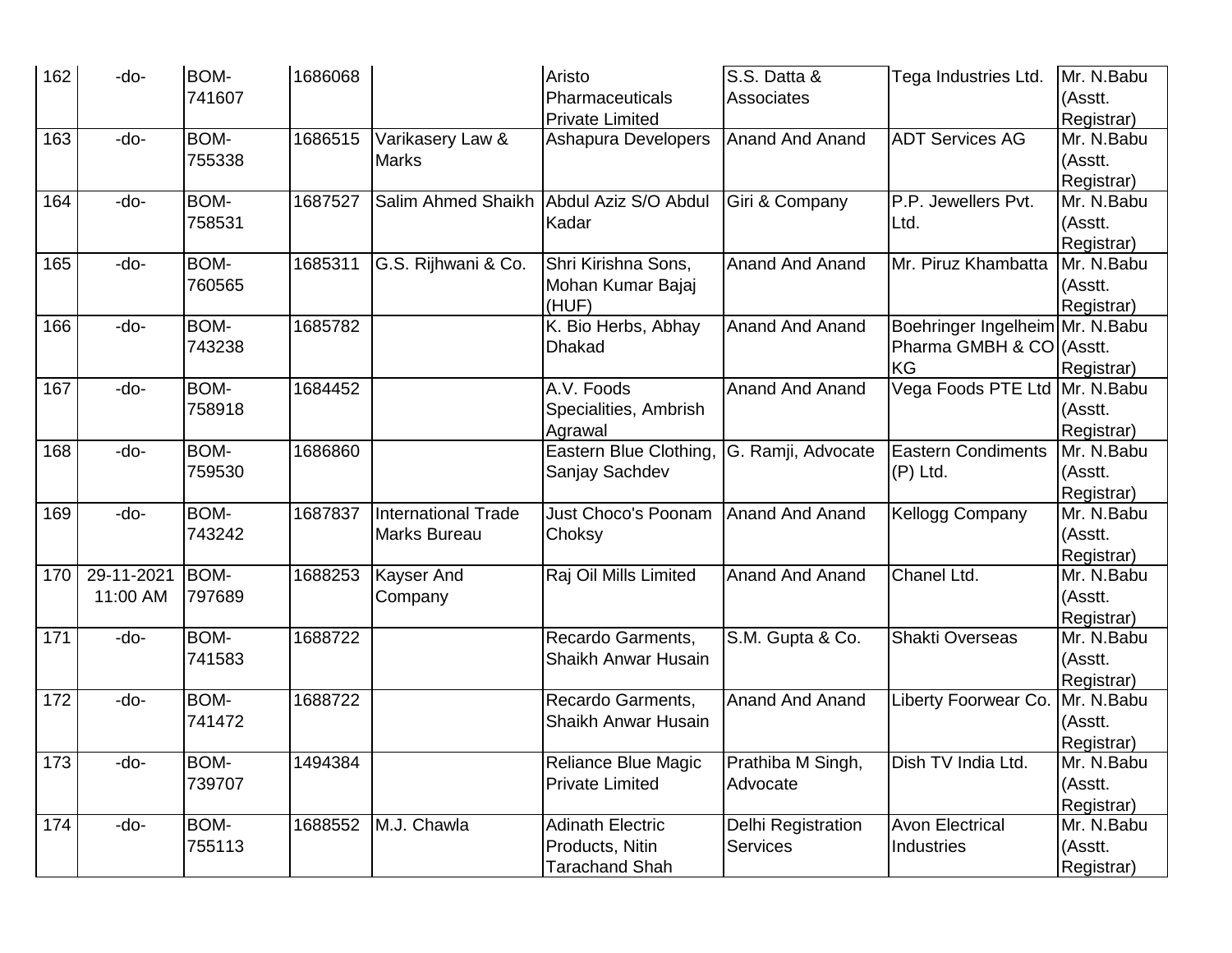| 175 | -do-                       | BOM-<br>758515 |         | 1495813   Makhija & Associates Gunbote Food | Products, Kaustubh S.<br>Gunbote                              | Acme Company                      | Nirog Pharma (P)<br>Ltd.                       | Mr. N.Babu<br>(Asstt.<br>Registrar) |
|-----|----------------------------|----------------|---------|---------------------------------------------|---------------------------------------------------------------|-----------------------------------|------------------------------------------------|-------------------------------------|
| 176 | -do-                       | BOM-<br>761127 | 1494778 |                                             | Shubham Industries,<br>Shashikant Kukreja                     | Y.J. Trivedi & Co.                | The Gujrat Tea<br>Depot Co.                    | Mr. N.Babu<br>(Asstt.<br>Registrar) |
| 177 | -do-                       | BOM-<br>729036 | 1494842 |                                             | Paliwal Enterprises,<br><b>Anil Paliwal</b>                   | Arjun T. Bhagat &<br>Co.          | Shri Ganpati Rice<br><b>Mills</b>              | Mr. N.Babu<br>(Asstt.<br>Registrar) |
| 178 | -do-                       | BOM-<br>794735 | 1496446 |                                             | M/S. Sapat<br>International Pvt.Ltd.                          |                                   | Ruchi Soya<br>Industries Ltd.                  | Mr. N.Babu<br>(Asstt.<br>Registrar) |
|     | 179 29-11-2021<br>02:30 PM | BOM-<br>262264 | 873748  | H.P. Associates                             | Newage Industries                                             | Tradesafe                         | Newage Industries                              | Mr. N.Babu<br>(Asstt.<br>Registrar) |
| 180 | -do-                       | BOM-<br>106192 | 875696  | M.P. Mirchandani &<br>Co.                   | Dana Pharmaceuticals L.S. Davar & Co.<br>Pvt. Ltd.            |                                   | <b>Aventis Pasteur</b>                         | Mr. N.Babu<br>(Asstt.<br>Registrar) |
| 181 | 30-11-2021<br>11:00 AM     | BOM-<br>762176 | 1496587 | Anil Kumar Giri                             | Serum Biotec Limited                                          |                                   | <b>VHB Life Sciences</b><br>Ltd.               | Mr. N.Babu<br>(Asstt.<br>Registrar) |
| 182 | -do-                       | BOM-<br>762716 | 1498950 |                                             | Reliance<br>Communications<br>Limited                         | Depenning &<br>Depenning          | Spencers Retail Ltd.                           | Mr. N.Babu<br>(Asstt.<br>Registrar) |
| 183 | -do-                       | BOM-<br>737915 | 1607151 |                                             | Arsh Creations, Sultan Anand And Anand<br>Abdul Hameed Khan   |                                   | The Polo/Lauren Co.<br>L.P.                    | Mr. N.Babu<br>(Asstt.<br>Registrar) |
| 184 | -do-                       | BOM-<br>760503 | 1498195 | <b>Yash Associates</b>                      | Indian Marketing<br>Company, Mohd<br>Yaqoob Mohd Babla        | The Acme Company Rahat Industries |                                                | Mr. N.Babu<br>(Asstt.<br>Registrar) |
| 185 | -do-                       | BOM-<br>778877 | 1608172 | R.K. Dewan & Co.                            | <b>Tata Consultancy</b><br><b>Services Limited</b>            | P.K. Arora                        | <b>Safety Footwear</b><br>India Private Limted | Mr. N.Babu<br>(Asstt.<br>Registrar) |
| 186 | -do-                       | BOM-<br>760503 | 1498195 | <b>Yash Associates</b>                      | <b>Indian Marketing</b><br>Company, Mohd<br>Yaqoob Mohd Babla | The Acme Company Rahat Industries |                                                | Mr. N.Babu<br>(Asstt.<br>Registrar) |
| 187 | -do-                       | BOM-<br>756451 | 1607488 | Varikasery Law &<br><b>Marks</b>            | K. Max Paper,<br>Dharmesh Shah                                | <b>Anand And Anand</b>            | Mitsubishi<br>Corporation                      | Mr. N.Babu<br>(Asstt.<br>Registrar) |